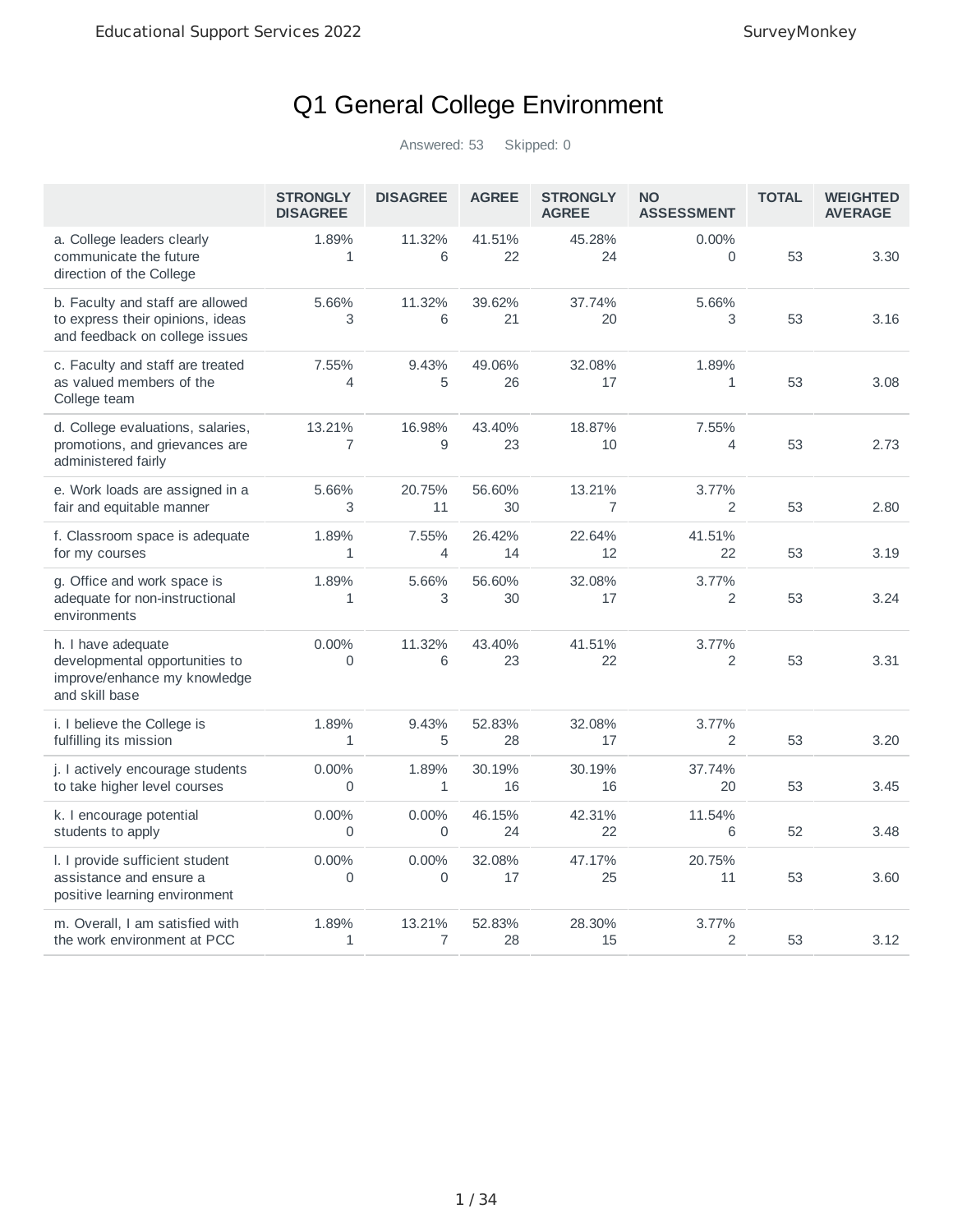# Q2 Administrative Services: Physical Facilities

|                                                                        | <b>STRONGLY</b><br><b>DISAGREE</b> | <b>DISAGREE</b>          | <b>AGREE</b> | <b>STRONGLY</b><br><b>AGREE</b> | <b>NO</b><br><b>ASSESSMENT</b> | <b>TOTAL</b> | <b>WEIGHTED</b><br><b>AVERAGE</b> |
|------------------------------------------------------------------------|------------------------------------|--------------------------|--------------|---------------------------------|--------------------------------|--------------|-----------------------------------|
| a. Housekeeping staff are<br>courteous and accessible                  | 5.77%<br>3                         | 5.77%<br>3               | 38.46%<br>20 | 44.23%<br>23                    | 5.77%<br>3                     | 52           | 3.29                              |
| b. Classrooms are clean                                                | 3.85%<br>2                         | 7.69%<br>4               | 25.00%<br>13 | 26.92%<br>14                    | 36.54%<br>19                   | 52           | 3.18                              |
| c. Offices are clean                                                   | 5.77%<br>3                         | 13.46%<br>$\overline{7}$ | 46.15%<br>24 | 28.85%<br>15                    | 5.77%<br>3                     | 52           | 3.04                              |
| d. Restrooms are clean                                                 | 9.62%<br>5                         | 11.54%<br>6              | 53.85%<br>28 | 21.15%<br>11                    | 3.85%<br>2                     | 52           | 2.90                              |
| e. Restrooms are stocked<br>regularly with supplies                    | 5.77%<br>3                         | 11.54%<br>6              | 50.00%<br>26 | 26.92%<br>14                    | 5.77%<br>3                     | 52           | 3.04                              |
| f. Lobby and lounge areas are<br>clean                                 | 1.96%<br>1                         | 7.84%<br>4               | 47.06%<br>24 | 39.22%<br>20                    | 3.92%<br>2                     | 51           | 3.29                              |
| g. Maintenance problems are<br>resolved in a timely manner             | 0.00%<br>$\Omega$                  | 9.62%<br>5               | 42.31%<br>22 | 42.31%<br>22                    | 5.77%<br>3                     | 52           | 3.35                              |
| h. Maintenance problems are<br>resolved satisfactorily                 | $0.00\%$<br>$\Omega$               | 11.54%<br>6              | 38.46%<br>20 | 44.23%<br>23                    | 5.77%<br>3                     | 52           | 3.35                              |
| i. Campus grounds are free of<br>litter and debris                     | $0.00\%$<br>$\mathbf 0$            | 0.00%<br>0               | 51.92%<br>27 | 46.15%<br>24                    | 1.92%<br>$\mathbf{1}$          | 52           | 3.47                              |
| j. Landscaping is maintained<br>satisfactorily                         | 1.92%<br>1                         | 3.85%<br>2               | 42.31%<br>22 | 48.08%<br>25                    | 3.85%<br>2                     | 52           | 3.42                              |
| k. Interior lighting is adequate                                       | 0.00%<br>$\Omega$                  | 1.92%<br>1               | 55.77%<br>29 | 40.38%<br>21                    | 1.92%<br>$\mathbf{1}$          | 52           | 3.39                              |
| I. Exterior lighting is adequate                                       | $0.00\%$<br>$\mathbf 0$            | 1.92%<br>$\mathbf{1}$    | 48.08%<br>25 | 44.23%<br>23                    | 5.77%<br>3                     | 52           | 3.45                              |
| m. Overall, I am satisfied with<br>the Physical Facilities<br>Services | 0.00%<br>0                         | 7.69%<br>4               | 50.00%<br>26 | 34.62%<br>18                    | 7.69%<br>4                     | 52           | 3.29                              |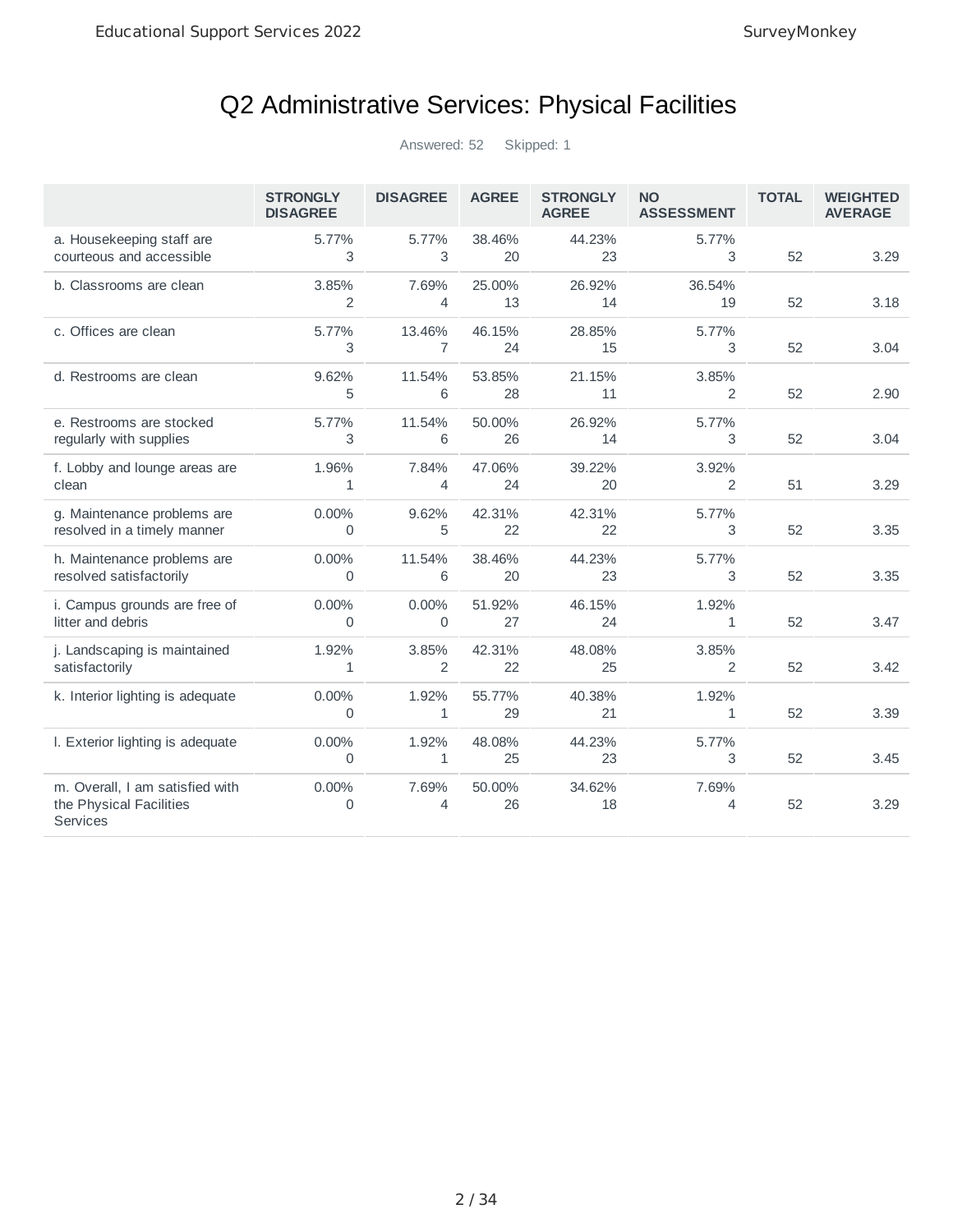# Q3 Administrative Services: Security

|                                                                                           | <b>STRONGLY</b><br><b>DISAGREE</b> | <b>DISAGREE</b>      | <b>AGREE</b> | <b>STRONGLY</b><br><b>AGREE</b> | <b>NO</b><br><b>ASSESSMENT</b> | <b>TOTAL</b> | <b>WEIGHTED</b><br><b>AVERAGE</b> |
|-------------------------------------------------------------------------------------------|------------------------------------|----------------------|--------------|---------------------------------|--------------------------------|--------------|-----------------------------------|
| a. I am aware of evacuation<br>procedures in case of fire or<br>other similar emergencies | $0.00\%$<br>0                      | 5.77%<br>3           | 59.62%<br>31 | 32.69%<br>17                    | 1.92%                          | 52           | 3.27                              |
| b. I feel safe on campus                                                                  | $0.00\%$<br>0                      | $0.00\%$<br>$\Omega$ | 58.82%<br>30 | 39.22%<br>20                    | 1.96%                          | 51           | 3.40                              |
| c. Campus Security is<br>adequate                                                         | $0.00\%$<br>0                      | 5.88%<br>3           | 58.82%<br>30 | 31.37%<br>16                    | $3.92\%$<br>2                  | 51           | 3.27                              |
| d. Overall, I feel that PCC<br>provides a safe environment                                | $0.00\%$<br>0                      | $0.00\%$<br>$\Omega$ | 60.78%<br>31 | 35.29%<br>18                    | $3.92\%$<br>2                  | 51           | 3.37                              |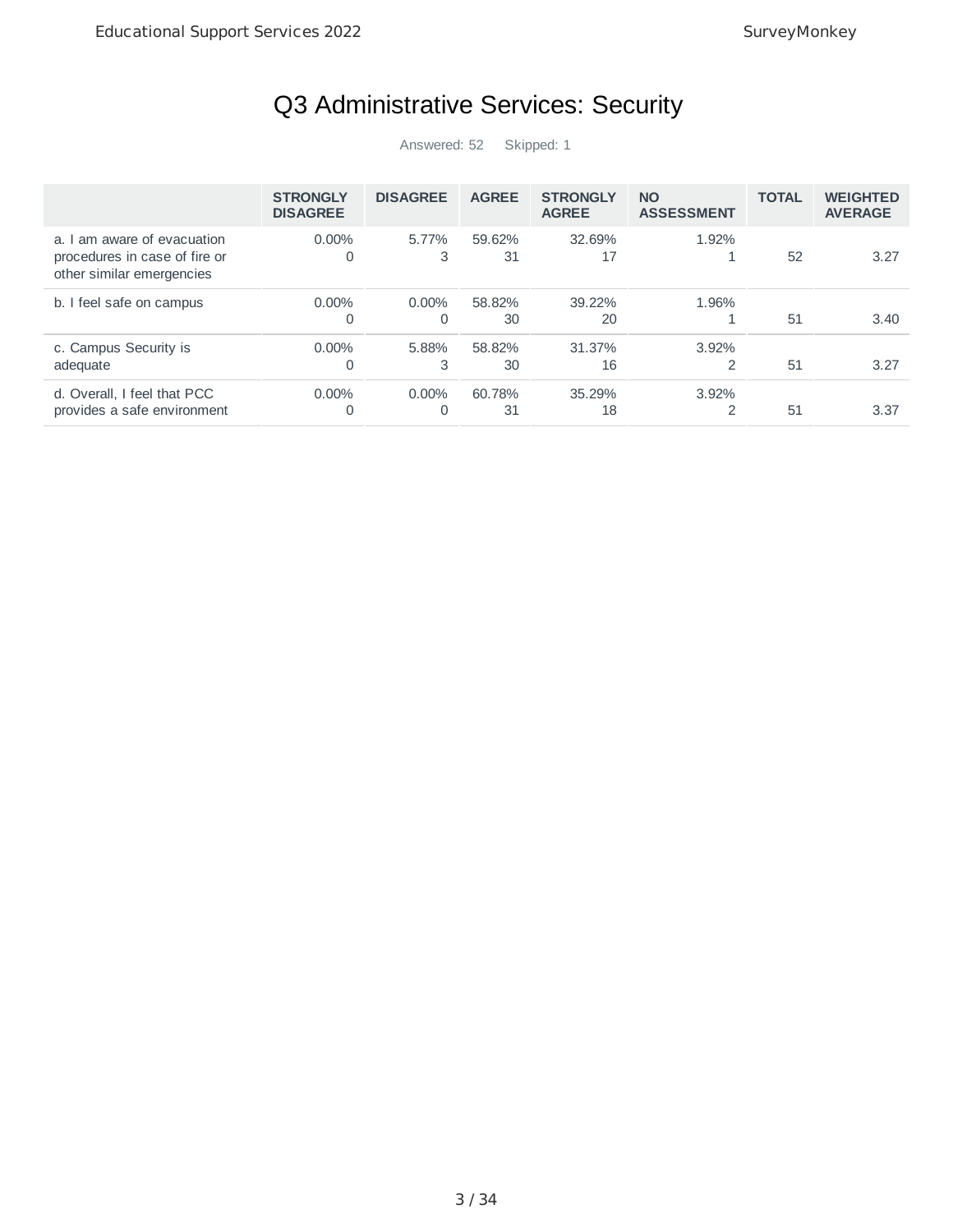# Q4 Administrative Services: Business Office

|                                                                                                | <b>STRONGLY</b><br><b>DISAGREE</b> | <b>DISAGREE</b> | <b>AGREE</b> | <b>STRONGLY</b><br><b>AGREE</b> | <b>NO</b><br><b>ASSESSMENT</b> | <b>TOTAL</b> | <b>WEIGHTED</b><br><b>AVERAGE</b> |
|------------------------------------------------------------------------------------------------|------------------------------------|-----------------|--------------|---------------------------------|--------------------------------|--------------|-----------------------------------|
| a. The cashier responds<br>promptly and courteously to<br>requests from faculty and staff      | 1.92%<br>1                         | 9.62%<br>5      | 36.54%<br>19 | 40.38%<br>21                    | 11.54%<br>6                    | 52           | 3.30                              |
| b. Overall, I am satisfied with<br>the services provided by the<br>cashier                     | 1.92%<br>1                         | 9.62%<br>5      | 40.38%<br>21 | 36.54%<br>19                    | 11.54%<br>6                    | 52           | 3.26                              |
| c. Travel requests and<br>reimbursements are processed<br>accurately and in a timely<br>manner | $0.00\%$<br>$\Omega$               | 5.77%<br>3      | 42.31%<br>22 | 28.85%<br>15                    | 23.08%<br>12                   | 52           | 3.30                              |
| d. If a problem occurs with<br>budget accounts, the staff<br>responds quickly to correct it    | 1.92%<br>1                         | 11.54%<br>6     | 32.69%<br>17 | 23.08%<br>12                    | 30.77%<br>16                   | 52           | 3.11                              |
| e. Overall, I am satisfied with<br><b>Accounting Services</b>                                  | 0.00%<br>0                         | 7.69%<br>4      | 55.77%<br>29 | 25.00%<br>13                    | 11.54%<br>6                    | 52           | 3.20                              |
| f. Purchase order requests are<br>processed in a timely manner                                 | 3.85%<br>2                         | 11.54%<br>6     | 34.62%<br>18 | 25.00%<br>13                    | 25.00%<br>13                   | 52           | 3.08                              |
| g. I understand how to<br>successfully use the new online<br>e-procurement system              | 9.80%<br>5                         | 9.80%<br>5      | 25.49%<br>13 | 17.65%<br>9                     | 37.25%<br>19                   | 51           | 2.81                              |
| h. I would like to have additional<br>training on the e-procurement<br>system                  | 1.96%<br>1                         | 11.76%<br>6     | 29.41%<br>15 | 13.73%<br>7                     | 43.14%<br>22                   | 51           | 2.97                              |
| i. Overall, I am satisfied with<br>purchasing services                                         | 1.92%<br>1                         | 11.54%<br>6     | 34.62%<br>18 | 21.15%<br>11                    | 30.77%<br>16                   | 52           | 3.08                              |
| j. Copy and printing resources<br>are adequate                                                 | 3.85%<br>2                         | 9.62%<br>5      | 53.85%<br>28 | 23.08%<br>12                    | 9.62%<br>5                     | 52           | 3.06                              |
| k. Copiers function properly with<br>little down time                                          | 1.92%<br>1                         | 13.46%<br>7     | 50.00%<br>26 | 23.08%<br>12                    | 11.54%<br>6                    | 52           | 3.07                              |
| I. My check/advice is prepared<br>correctly and received in a<br>timely manner                 | 0.00%<br>0                         | 1.92%<br>1      | 53.85%<br>28 | 34.62%<br>18                    | 9.62%<br>5                     | 52           | 3.36                              |
| m. My leave is maintained<br>correctly                                                         | 5.77%<br>3                         | 11.54%<br>6     | 48.08%<br>25 | 25.00%<br>13                    | 9.62%<br>5                     | 52           | 3.02                              |
| n. Payroll issues are handled<br>promptly and efficiently                                      | 3.85%<br>2                         | 11.54%<br>6     | 42.31%<br>22 | 30.77%<br>16                    | 11.54%<br>6                    | 52           | 3.13                              |
| o. Overall, I am satisfied by the<br>services provided by the<br><b>Business Office</b>        | 0.00%<br>0                         | 9.62%<br>5      | 50.00%<br>26 | 32.69%<br>17                    | 7.69%<br>4                     | 52           | 3.25                              |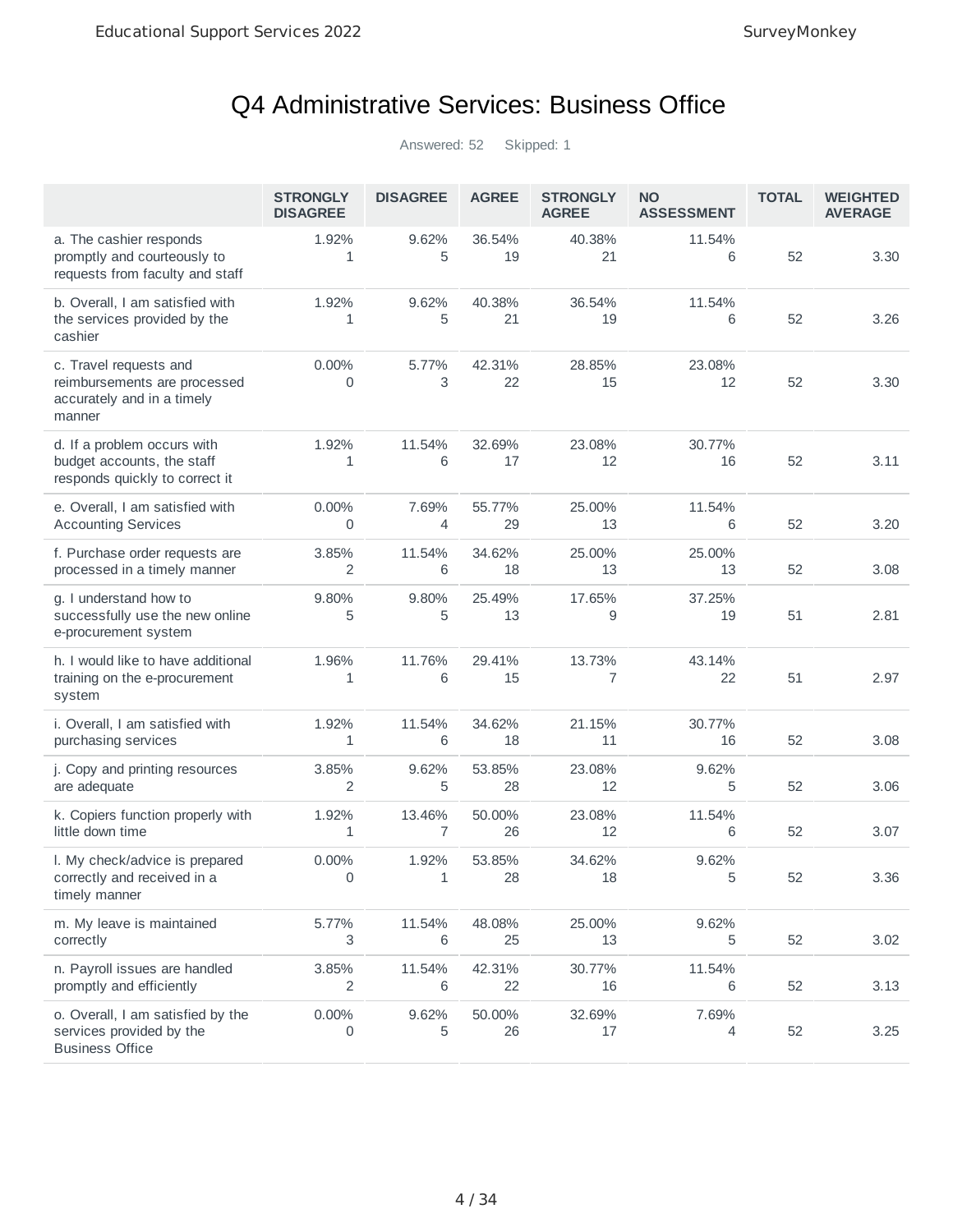# Q5 Administrative Services: Office of Human Resources

|                                                                                                                           | <b>STRONGLY</b><br><b>DISAGREE</b> | <b>DISAGREE</b> | <b>AGREE</b> | <b>STRONGLY</b><br><b>AGREE</b> | <b>NO</b><br><b>ASSESSMENT</b> | <b>TOTAL</b> | <b>WEIGHTED</b><br><b>AVERAGE</b> |
|---------------------------------------------------------------------------------------------------------------------------|------------------------------------|-----------------|--------------|---------------------------------|--------------------------------|--------------|-----------------------------------|
| a. My retirement and other<br>benefits are maintained<br>accurately                                                       | 5.77%<br>3                         | 5.77%<br>3      | 57.69%<br>30 | 17.31%<br>9                     | 13.46%<br>7                    | 52           | 3.00                              |
| b. I have an opportunity to get<br>information on PCC benefits<br>available to me so I will have a<br>clear understanding | 5.77%<br>3                         | 13.46%<br>7     | 51.92%<br>27 | 23.08%<br>12                    | 5.77%<br>3                     | 52           | 2.98                              |
| c. The annual online/virtual<br>registration process is effective<br>in helping make decisions about<br>my benefits.      | 1.92%<br>1                         | 5.77%<br>3      | 71.15%<br>37 | 15.38%<br>8                     | 5.77%<br>3                     | 52           | 3.06                              |
| d. The Office of Human<br>Resources communicates<br>changes and additions to<br>benefits in a timely manner               | 5.77%<br>3                         | 25.00%<br>13    | 44.23%<br>23 | 19.23%<br>10                    | 5.77%<br>3                     | 52           | 2.82                              |
| e. The Office of Human<br>Resources staff is available<br>when I need assistance                                          | 17.31%<br>9                        | 23.08%<br>12    | 42.31%<br>22 | 13.46%<br>7                     | 3.85%<br>$\overline{2}$        | 52           | 2.54                              |
| f. The Office of Human<br>Resources staff is<br>knowledgeable and resourceful                                             | 15.38%<br>8                        | 25.00%<br>13    | 38.46%<br>20 | 9.62%<br>5                      | 11.54%<br>6                    | 52           | 2.48                              |
| g. Overall, I am satisfied with<br>the Office of Human Resources                                                          | 13.73%<br>7                        | 21.57%<br>11    | 45.10%<br>23 | 15.69%<br>8                     | 3.92%<br>$\overline{2}$        | 51           | 2.65                              |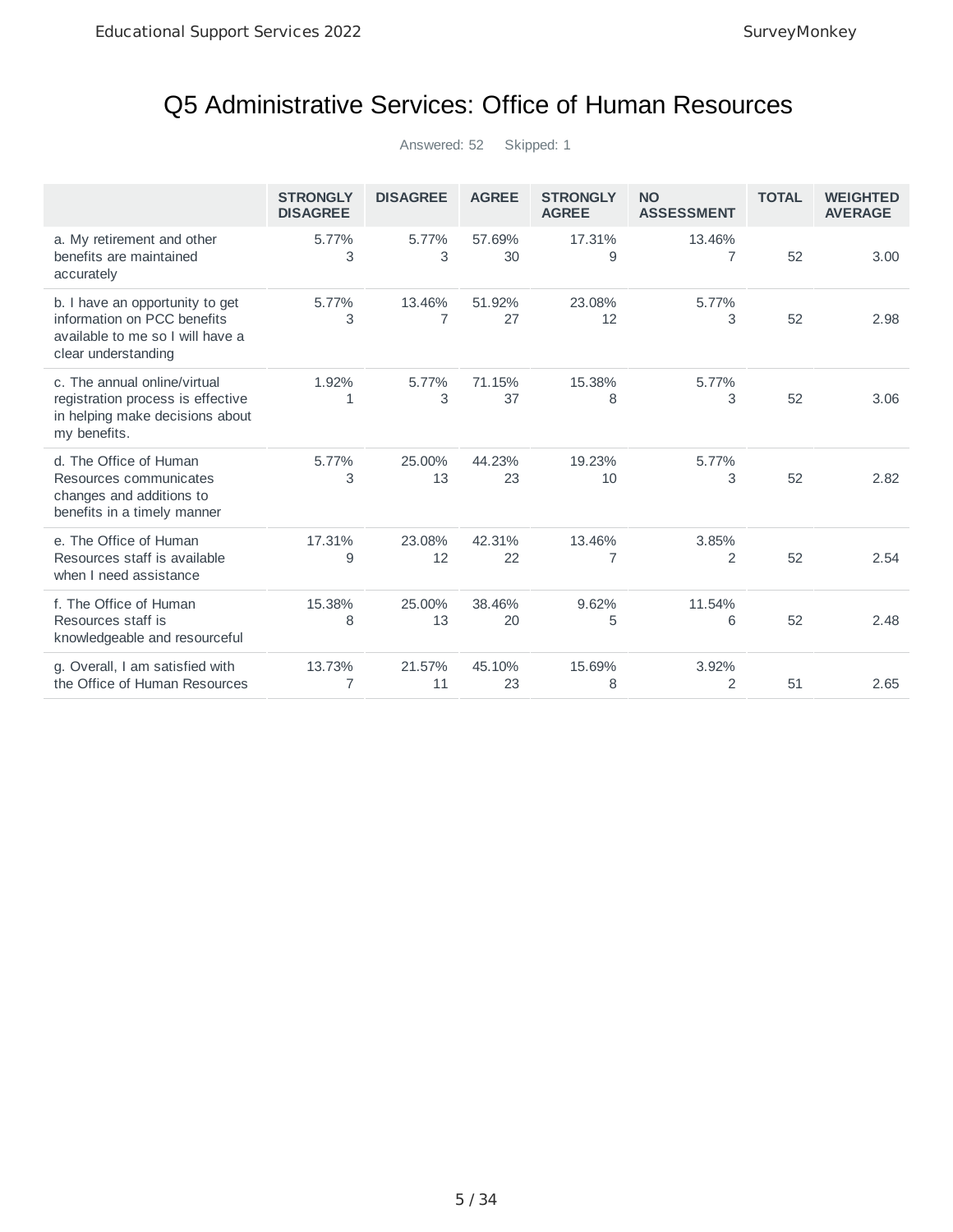# Q6 Administrative Services: Bookstore

|                                                                                      | <b>STRONGLY</b><br><b>DISAGREE</b> | <b>DISAGREE</b>      | <b>AGREE</b> | <b>STRONGLY</b><br><b>AGREE</b> | <b>NO</b><br><b>ASSESSMENT</b> | <b>TOTAL</b> | <b>WEIGHTED</b><br><b>AVERAGE</b> |
|--------------------------------------------------------------------------------------|------------------------------------|----------------------|--------------|---------------------------------|--------------------------------|--------------|-----------------------------------|
| a. Bookstore staff are<br>courteous                                                  | $0.00\%$<br>$\mathbf 0$            | 5.77%<br>3           | 50.00%<br>26 | 23.08%<br>12                    | 21.15%<br>11                   | 52           | 3.22                              |
| b. Communication between the<br>Bookstore staff and<br>faculty/staff is satisfactory | 3.85%<br>$\overline{2}$            | 1.92%<br>1           | 44.23%<br>23 | 25.00%<br>13                    | 25.00%<br>13                   | 52           | 3.21                              |
| c. Book orders are processed<br>satisfactorily                                       | 3.85%<br>$\overline{2}$            | 1.92%<br>1           | 25,00%<br>13 | 23.08%<br>12                    | 46.15%<br>24                   | 52           | 3.25                              |
| d. Office supplies are available<br>when I need them                                 | 1.92%<br>1                         | $0.00\%$<br>$\Omega$ | 38.46%<br>20 | 21.15%<br>11                    | 38.46%<br>20                   | 52           | 3.28                              |
| e. There is an adequate supply<br>of campus memorabilia                              | $0.00\%$<br>$\mathbf 0$            | 3.85%<br>2           | 46.15%<br>24 | 23.08%<br>12                    | 26.92%<br>14                   | 52           | 3.26                              |
| f. Overall, I am satisfied with<br>the Bookstore                                     | 1.92%                              | 1.92%<br>1           | 57.69%<br>30 | 23.08%<br>12                    | 15.38%<br>8                    | 52           | 3.20                              |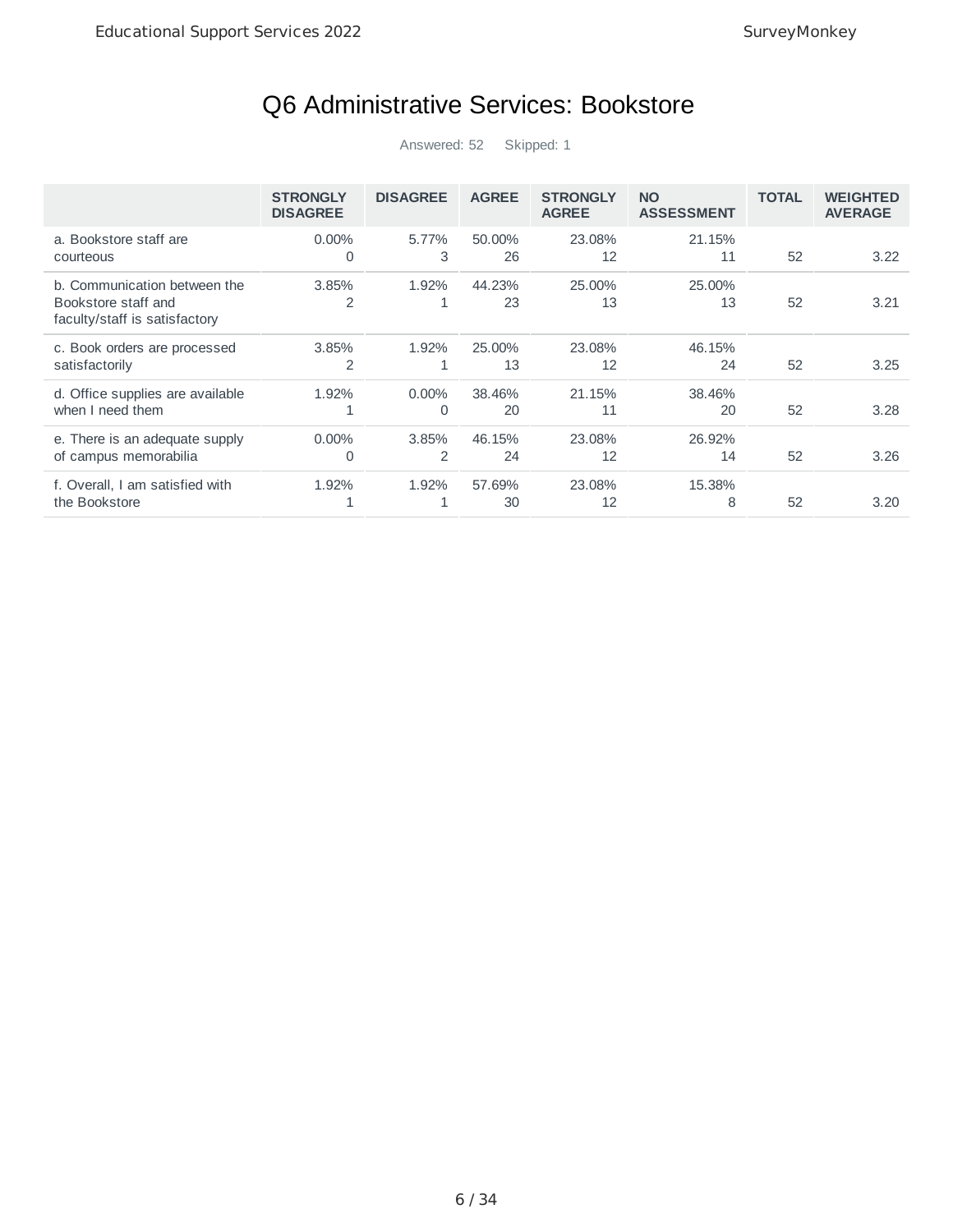# Q7 Administrative Services: Food Service

|                                                                                        | <b>STRONGLY</b><br><b>DISAGREE</b> | <b>DISAGREE</b>       | <b>AGREE</b> | <b>STRONGLY</b><br><b>AGREE</b> | <b>NO</b><br><b>ASSESSMENT</b> | <b>TOTAL</b> | <b>WEIGHTED</b><br><b>AVERAGE</b> |
|----------------------------------------------------------------------------------------|------------------------------------|-----------------------|--------------|---------------------------------|--------------------------------|--------------|-----------------------------------|
| a. The Pacer Café provides<br>food and beverages courteously<br>and in a timely manner | 1.92%                              | $0.00\%$<br>$\Omega$  | 30.77%<br>16 | 40.38%<br>21                    | 26.92%<br>14                   | 52           | 3.50                              |
| b. The Pacer Café provides a<br>satisfactory selection of food<br>and beverages        | 5.77%<br>3                         | 1.92%<br>$\mathbf{1}$ | 36.54%<br>19 | 28.85%<br>15                    | 26.92%<br>14                   | 52           | 3.21                              |
| c. The Pacer Café prices are<br>reasonable                                             | 1.92%                              | 7.69%<br>4            | 30.77%<br>16 | 32.69%<br>17                    | 26.92%<br>14                   | 52           | 3.29                              |
| d. The Pacer Café provides<br>healthy and nutritious<br>alternatives                   | 3.92%<br>$\overline{2}$            | 7.84%<br>4            | 33.33%<br>17 | 27.45%<br>14                    | 27.45%<br>14                   | 51           | 3.16                              |
| e. Vending services are<br>satisfactory                                                | 5.88%<br>3                         | 9.80%<br>5            | 31.37%<br>16 | 23.53%<br>12                    | 29.41%<br>15                   | 51           | 3.03                              |
| f. Overall, I am satisfied with<br><b>Food Services</b>                                | $0.00\%$<br>0                      | 5.88%<br>3            | 37.25%<br>19 | 29.41%<br>15                    | 27.45%<br>14                   | 51           | 3.32                              |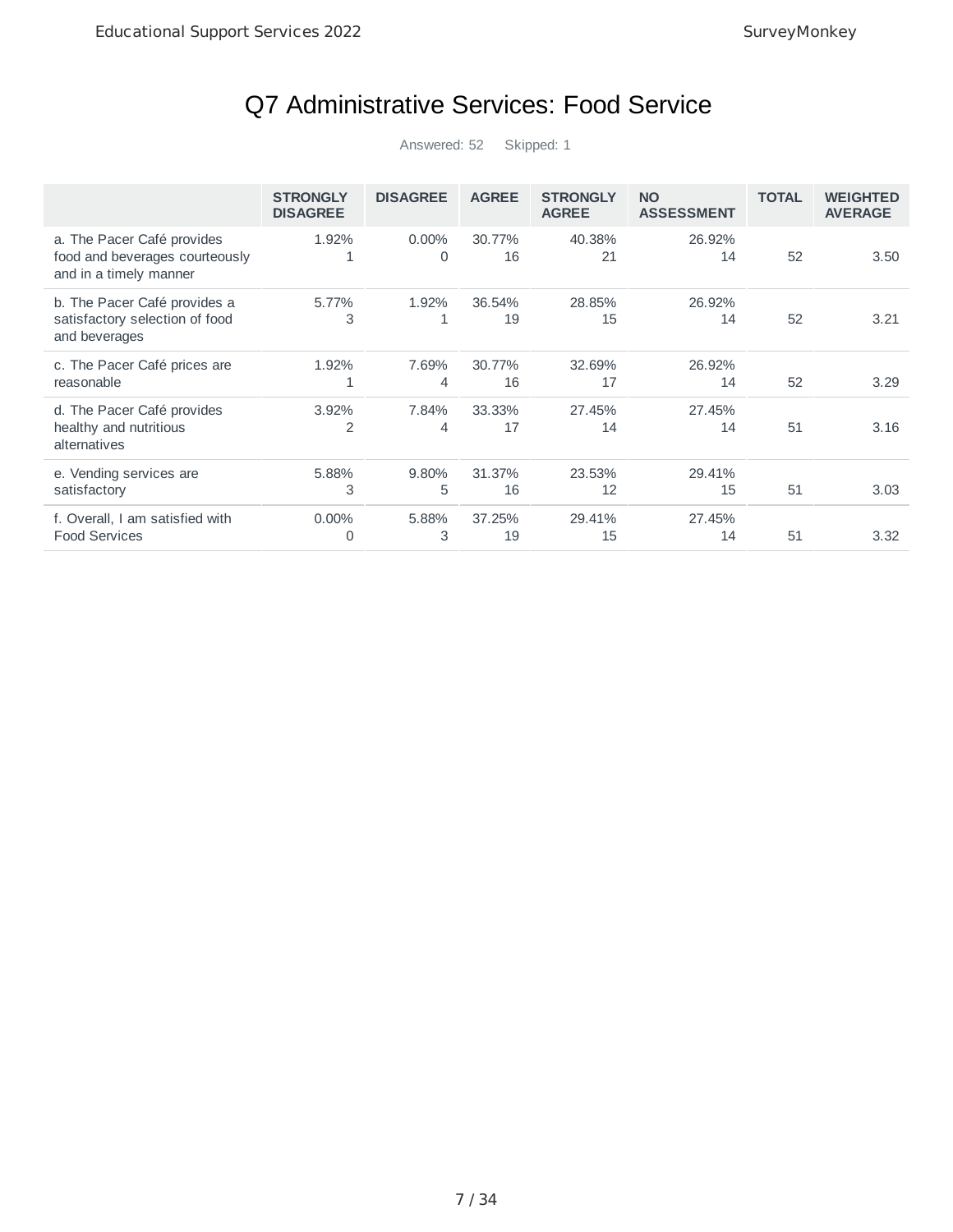# Q8 Administrative Services: Child Development Center

|                                                                                    | <b>STRONGLY</b><br><b>DISAGREE</b> | <b>DISAGREE</b> | <b>AGREE</b> | <b>STRONGLY</b><br><b>AGREE</b> | <b>NO</b><br><b>ASSESSMENT</b> | <b>TOTAL</b> | <b>WEIGHTED</b><br><b>AVERAGE</b> |
|------------------------------------------------------------------------------------|------------------------------------|-----------------|--------------|---------------------------------|--------------------------------|--------------|-----------------------------------|
| a. I am aware of the services<br>provided by the Child<br>Development Center       | $0.00\%$<br>0                      | 3.85%<br>2      | 34.62%<br>18 | 40.38%<br>21                    | 21.15%                         | 52           | 3.46                              |
| b. I am satisfied with the<br>services provided by the Child<br>Development Center | $0.00\%$<br>0                      | $0.00\%$        | 19.23%<br>10 | 26.92%<br>14                    | 53.85%<br>28                   | 52           | 3.58                              |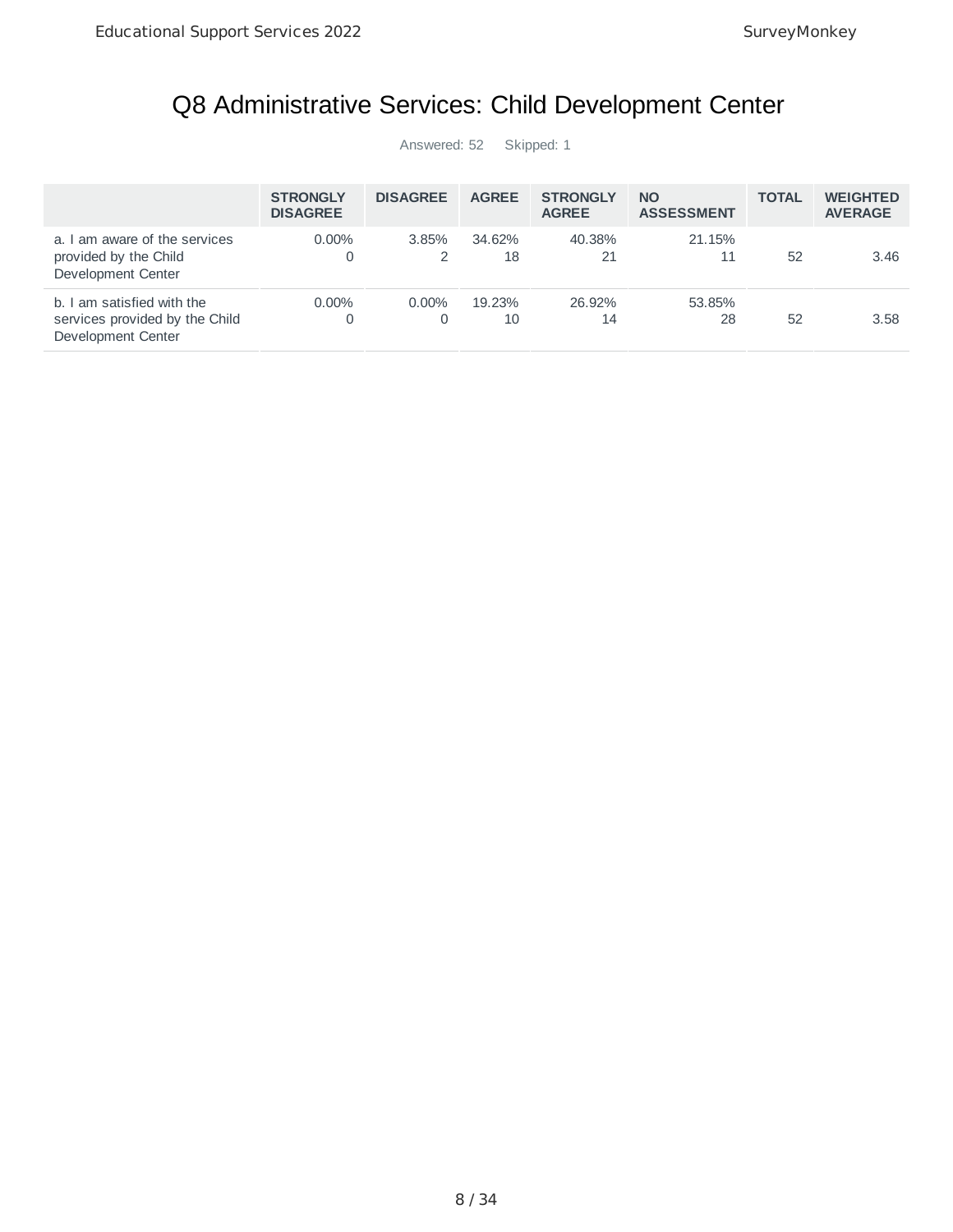# Q9 Information Technology (IT)/Academic Computing

|                                                                                          | <b>STRONGLY</b><br><b>DISAGREE</b> | <b>DISAGREE</b>         | <b>AGREE</b> | <b>STRONGLY</b><br><b>AGREE</b> | <b>NO</b><br><b>ASSESSMENT</b> | <b>TOTAL</b> | <b>WEIGHTED</b><br><b>AVERAGE</b> |
|------------------------------------------------------------------------------------------|------------------------------------|-------------------------|--------------|---------------------------------|--------------------------------|--------------|-----------------------------------|
| a. Communications provided by<br>IT keeps you informed about<br>the services it provides | 1.96%<br>1                         | 5.88%<br>3              | 54.90%<br>28 | 37.25%<br>19                    | $0.00\%$<br>$\Omega$           | 51           | 3.27                              |
| b. IT keeps the technology<br>systems it provides up and<br>running                      | $0.00\%$<br>$\mathbf 0$            | 7.69%<br>$\overline{4}$ | 55.77%<br>29 | 34.62%<br>18                    | 1.92%<br>1                     | 52           | 3.27                              |
| c. Reliability of wired network is<br>satisfactory                                       | 1.92%<br>1                         | 3.85%<br>$\overline{2}$ | 55.77%<br>29 | 32.69%<br>17                    | 5.77%<br>3                     | 52           | 3.27                              |
| d. Reliability of wireless network<br>is satisfactory                                    | 1.92%<br>1                         | 7.69%<br>4              | 55.77%<br>29 | 34.62%<br>18                    | $0.00\%$<br>$\Omega$           | 52           | 3.23                              |
| e. IT delivers promised services<br>on a timely basis                                    | 1.92%<br>1                         | 5.77%<br>3              | 55.77%<br>29 | 28.85%<br>15                    | 7.69%<br>4                     | 52           | 3.21                              |
| f. Timeliness of initial response<br>to your inquiry is satisfactory                     | 3.92%<br>2                         | 3.92%<br>2              | 58.82%<br>30 | 29.41%<br>15                    | 3.92%<br>2                     | 51           | 3.18                              |
| g. IT staff ability to solve<br>problem is satisfactory                                  | $0.00\%$<br>$\mathbf 0$            | 11.76%<br>6             | 58.82%<br>30 | 25.49%<br>13                    | 3.92%<br>$\overline{2}$        | 51           | 3.14                              |
| h. Technology I utilize to do my<br>job is satisfactory                                  | 1.96%<br>1                         | 1.96%<br>1              | 62.75%<br>32 | 31.37%<br>16                    | 1.96%<br>1                     | 51           | 3.26                              |
| i. Overall, I'm satisfied with<br>services provided by IT as a<br>whole                  | $0.00\%$<br>$\mathbf 0$            | 3.92%<br>2              | 58.82%<br>30 | 33.33%<br>17                    | 3.92%<br>$\overline{2}$        | 51           | 3.31                              |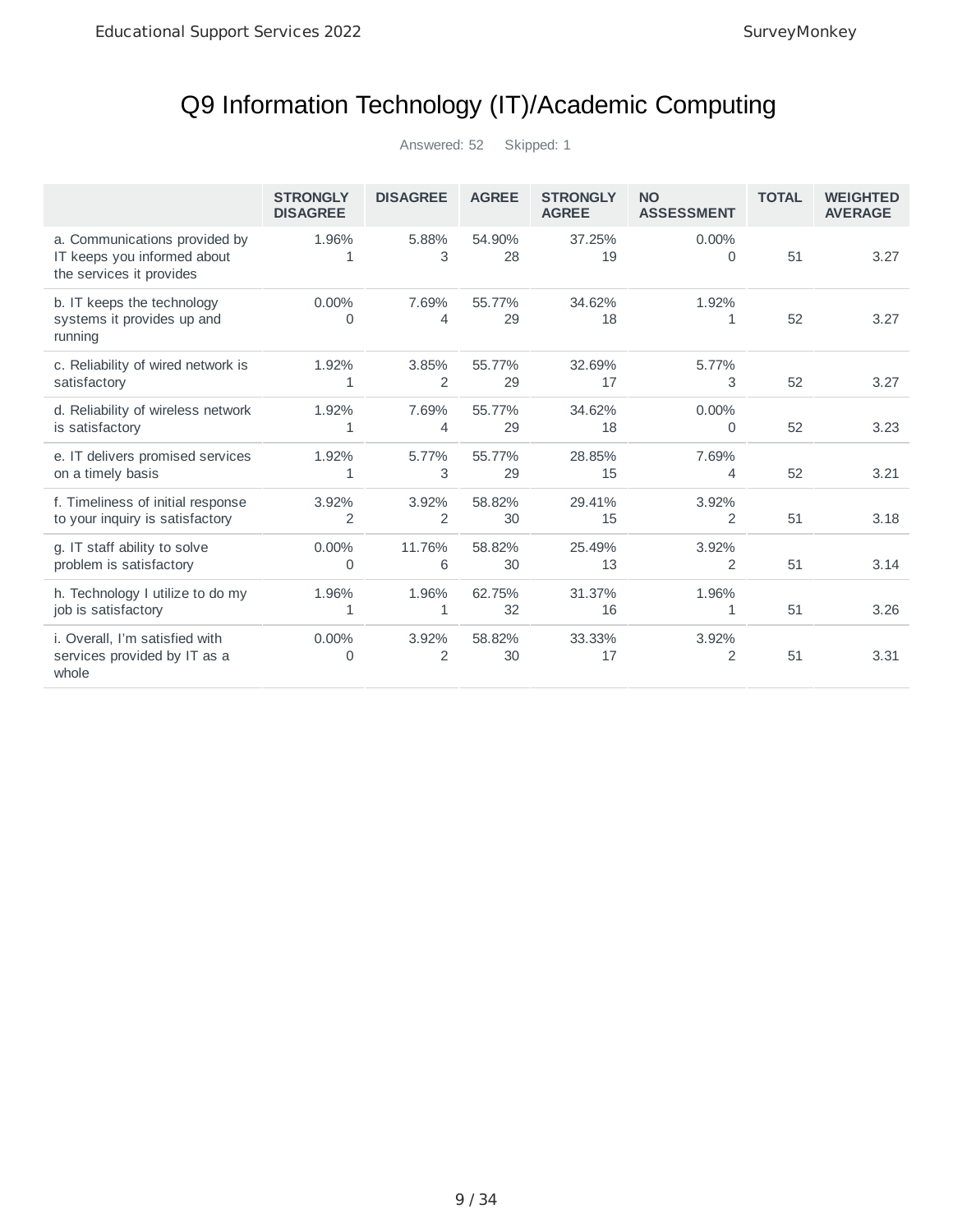# Q10 Student Development: Admissions & Recruitment

|                                                                                                                                 | <b>STRONGLY</b><br><b>DISAGREE</b> | <b>DISAGREE</b> | <b>AGREE</b> | <b>STRONGLY</b><br><b>AGREE</b> | <b>NO</b><br><b>ASSESSMENT</b> | <b>TOTAL</b> | <b>WEIGHTED</b><br><b>AVERAGE</b> |
|---------------------------------------------------------------------------------------------------------------------------------|------------------------------------|-----------------|--------------|---------------------------------|--------------------------------|--------------|-----------------------------------|
| a. Admissions staff respond to<br>requests promptly                                                                             | 1.92%<br>1                         | 11.54%<br>6     | 40.38%<br>21 | 26.92%<br>14                    | 19.23%<br>10                   | 52           | 3.14                              |
| b. Admissions staff is<br>knowledgeable                                                                                         | 1.92%<br>1                         | 5.77%<br>3      | 40.38%<br>21 | 32.69%<br>17                    | 19.23%<br>10                   | 52           | 3.29                              |
| c. Placement testing information<br>provided for advising is<br>satisfactory (Datatel and/or<br>score report issued to student) | 3.85%<br>2                         | 3.85%<br>2      | 21.15%<br>11 | 11.54%<br>6                     | 59.62%<br>31                   | 52           | 3.00                              |
| d. Recruitment staff respond to<br>requests promptly                                                                            | $0.00\%$<br>0                      | 11.54%<br>6     | 30.77%<br>16 | 26.92%<br>14                    | 30.77%<br>16                   | 52           | 3.22                              |
| e. Recruitment staff is<br>knowledgeable                                                                                        | $0.00\%$<br>0                      | 7.69%<br>4      | 34.62%<br>18 | 28.85%<br>15                    | 28.85%<br>15                   | 52           | 3.30                              |
| f. Recruiting efforts are effective<br>and satisfactory                                                                         | $0.00\%$<br>0                      | 9.62%<br>5      | 34.62%<br>18 | 21.15%<br>11                    | 34.62%<br>18                   | 52           | 3.18                              |
| g. Overall, I am satisfied with<br>the services provided for<br>Admissions                                                      | $0.00\%$<br>0                      | 9.62%<br>5      | 38.46%<br>20 | 32.69%<br>17                    | 19.23%<br>10                   | 52           | 3.29                              |
| h. Overall, I am satisfied with<br>the services provided for<br>Recruiting                                                      | $0.00\%$<br>0                      | 9.62%<br>5      | 34.62%<br>18 | 26.92%<br>14                    | 28.85%<br>15                   | 52           | 3.24                              |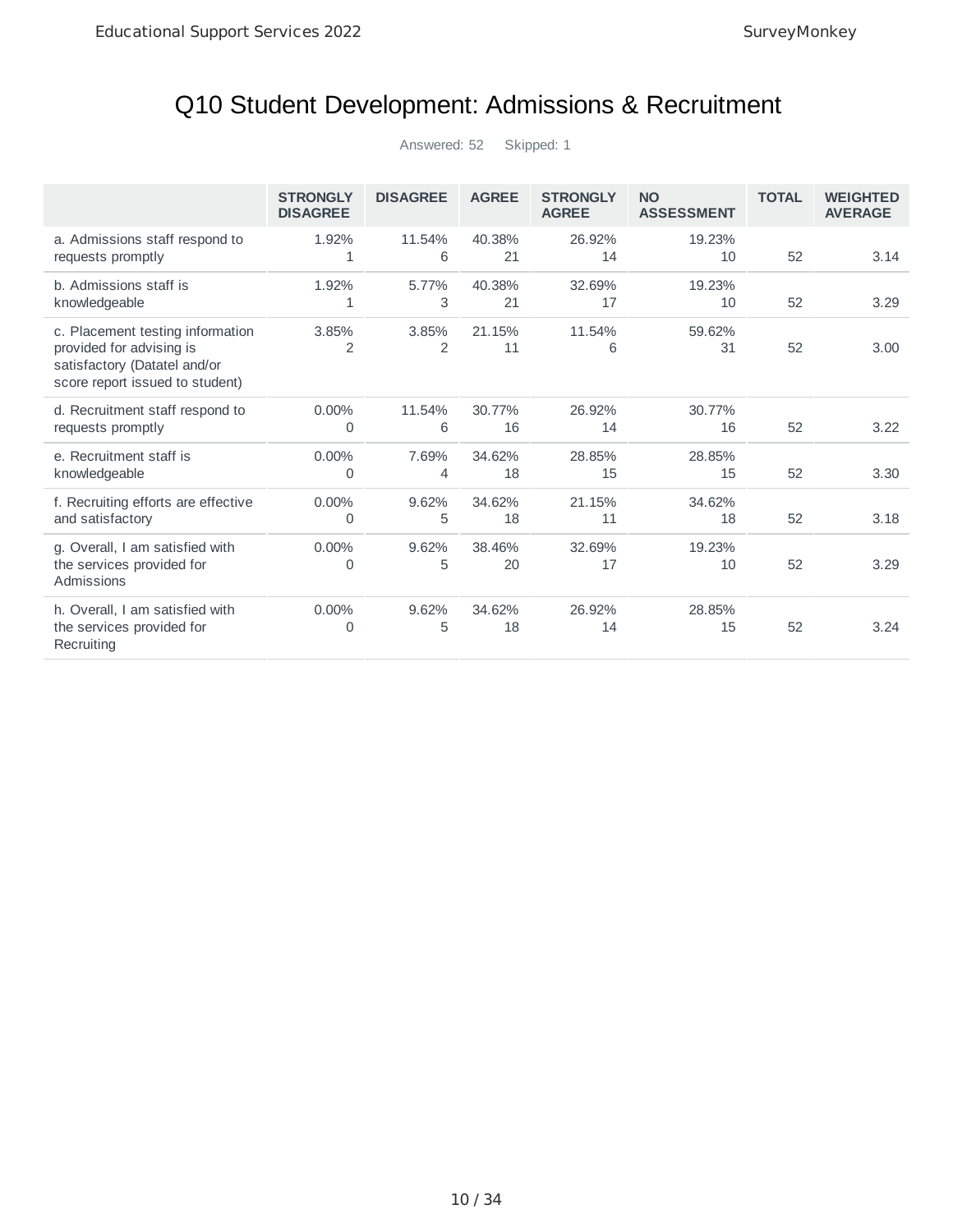# Q11 Student Development: Student Engagement

|                                                                                                                                          | <b>STRONGLY</b><br><b>DISAGREE</b> | <b>DISAGREE</b>          | <b>AGREE</b> | <b>STRONGLY</b><br><b>AGREE</b> | <b>NO</b><br><b>ASSESSMENT</b> | <b>TOTAL</b> | <b>WEIGHTED</b><br><b>AVERAGE</b> |
|------------------------------------------------------------------------------------------------------------------------------------------|------------------------------------|--------------------------|--------------|---------------------------------|--------------------------------|--------------|-----------------------------------|
| a. Student Activities staff<br>respond to request promptly                                                                               | $0.00\%$<br>0                      | 3.85%<br>2               | 28.85%<br>15 | 36.54%<br>19                    | 30.77%<br>16                   | 52           | 3.47                              |
| b. Student Activities staff is<br>knowledgeable                                                                                          | $0.00\%$<br>0                      | 5.77%<br>3               | 32.69%<br>17 | 36.54%<br>19                    | 25.00%<br>13                   | 52           | 3.41                              |
| c. The Student Government<br>Association (SGA) plans<br>programs and activities on a<br>consistent basis throughout the<br>academic year | 0.00%<br>0                         | 3.85%<br>2               | 38.46%<br>20 | 38.46%<br>20                    | 19.23%<br>10                   | 52           | 3.43                              |
| d. There are a number of<br>diverse, educational activities<br>offered to meet the interest and<br>needs of PCC students                 | 1.92%<br>1                         | 3.85%<br>2               | 40.38%<br>21 | 36.54%<br>19                    | 17.31%<br>9                    | 52           | 3.35                              |
| e. Student Activity opportunities<br>are well-publicized and<br>satisfactory                                                             | $0.00\%$<br>0                      | 13.46%<br>$\overline{7}$ | 40.38%<br>21 | 32.69%<br>17                    | 13.46%<br>7                    | 52           | 3.22                              |
| f. I understand the College's<br>policies and procedures for<br>establishing a club and/or<br>organization on campus                     | 3.85%<br>2                         | 7.69%<br>4               | 32.69%<br>17 | 25.00%<br>13                    | 30.77%<br>16                   | 52           | 3.14                              |
| g. I am satisfied with the number<br>and types of clubs and<br>organizations available to<br>students.                                   | 1.92%<br>1                         | 5.77%<br>3               | 44.23%<br>23 | 25.00%<br>13                    | 23.08%<br>12                   | 52           | 3.20                              |
| h. Overall, I am satisfied with<br>the services provided for<br><b>Student Activities</b>                                                | $0.00\%$<br>0                      | 3.85%<br>2               | 42.31%<br>22 | 36.54%<br>19                    | 17.31%<br>9                    | 52           | 3.40                              |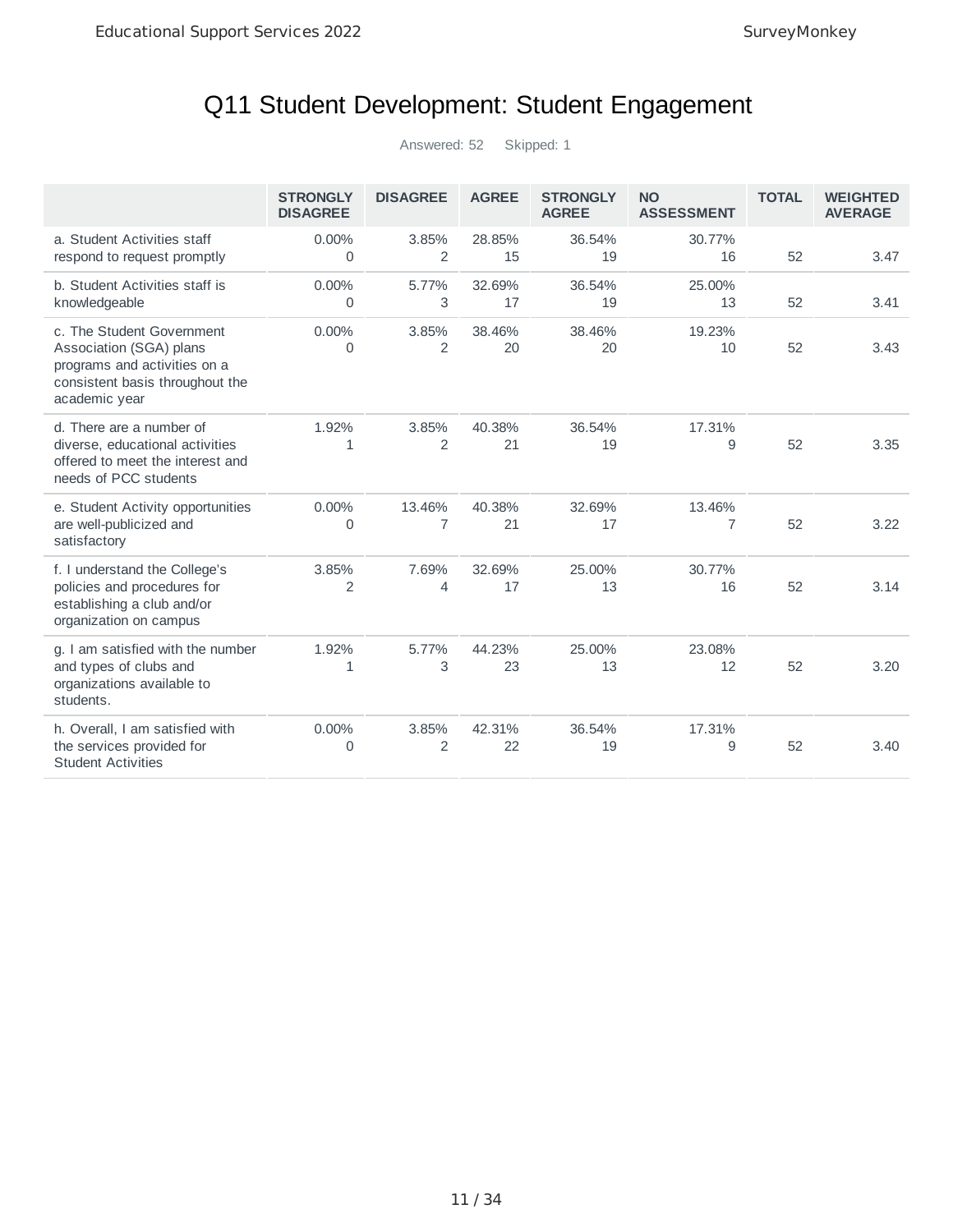# Q12 Student Development: Student Records and Registration

|                                                                                                                                           | <b>STRONGLY</b><br><b>DISAGREE</b> | <b>DISAGREE</b>         | <b>AGREE</b> | <b>STRONGLY</b><br><b>AGREE</b> | <b>NO</b><br><b>ASSESSMENT</b> | <b>TOTAL</b> | <b>WEIGHTED</b><br><b>AVERAGE</b> |
|-------------------------------------------------------------------------------------------------------------------------------------------|------------------------------------|-------------------------|--------------|---------------------------------|--------------------------------|--------------|-----------------------------------|
| a. Records staff provide<br>accurate information for<br>Curriculum (CU)                                                                   | 0.00%<br>$\Omega$                  | 7.69%<br>4              | 36.54%<br>19 | 26.92%<br>14                    | 28.85%<br>15                   | 52           | 3.27                              |
| b. Records staff provide<br>accurate information for<br>Continuing Education (CE)                                                         | 0.00%<br>0                         | 3.85%<br>2              | 28.85%<br>15 | 28.85%<br>15                    | 38.46%<br>20                   | 52           | 3.41                              |
| c. Records staff provide timely<br>information for CU                                                                                     | 0.00%<br>0                         | 7.69%<br>4              | 38.46%<br>20 | 21.15%<br>11                    | 32.69%<br>17                   | 52           | 3.20                              |
| d. Records staff provide timely<br>information for CE                                                                                     | 0.00%<br>0                         | 3.85%<br>2              | 30.77%<br>16 | 25.00%<br>13                    | 40.38%<br>21                   | 52           | 3.35                              |
| e. I have satisfactory access to<br>student records to help me<br>better advise students (Web<br>Advisor, Datatel, other online<br>tools) | 1.92%<br>$\mathbf{1}$              | 1.92%<br>$\mathbf{1}$   | 40.38%<br>21 | 26.92%<br>14                    | 28.85%<br>15                   | 52           | 3.30                              |
| f. Registration staff provide<br>accurate information for CU<br>registration                                                              | 1.92%<br>1                         | 5.77%<br>3              | 34.62%<br>18 | 26.92%<br>14                    | 30.77%<br>16                   | 52           | 3.25                              |
| g. Registration staff provide<br>accurate information for CE<br>registration                                                              | 0.00%<br>0                         | 3.85%<br>2              | 28.85%<br>15 | 23.08%<br>12                    | 44.23%<br>23                   | 52           | 3.34                              |
| h. Registration staff provide<br>timely information for CU<br>registration                                                                | 1.92%<br>1                         | 5.77%<br>3              | 32.69%<br>17 | 26.92%<br>14                    | 32.69%<br>17                   | 52           | 3.26                              |
| i. Registration staff provide<br>timely information for CE<br>registration                                                                | 0.00%<br>0                         | 5.77%<br>3              | 26.92%<br>14 | 25.00%<br>13                    | 42.31%<br>22                   | 52           | 3.33                              |
| j. Overall, I am satisfied with the<br>services provided by the<br>Records and Registration staff                                         | 0.00%<br>0                         | 3.85%<br>$\overline{2}$ | 40.38%<br>21 | 26.92%<br>14                    | 28.85%<br>15                   | 52           | 3.32                              |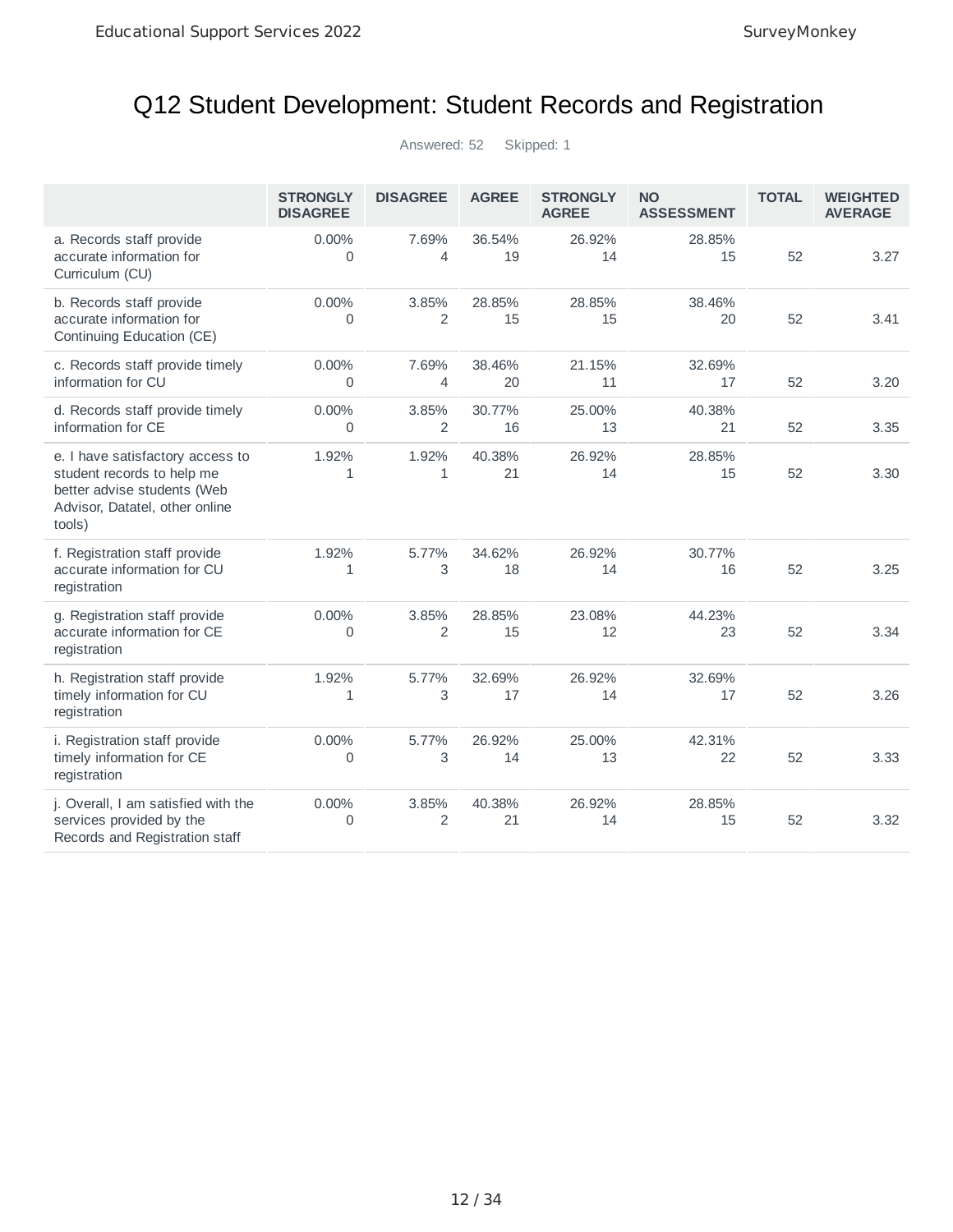### Q13 Student Development: Financial Aid & Veteran Affairs

|                                                                                           | <b>STRONGLY</b><br><b>DISAGREE</b> | <b>DISAGREE</b>       | <b>AGREE</b> | <b>STRONGLY</b><br><b>AGREE</b> | <b>NO</b><br><b>ASSESSMENT</b> | <b>TOTAL</b> | <b>WEIGHTED</b><br><b>AVERAGE</b> |
|-------------------------------------------------------------------------------------------|------------------------------------|-----------------------|--------------|---------------------------------|--------------------------------|--------------|-----------------------------------|
| a. Financial Aid staff provide<br>timely and accurate information<br>to students          | $0.00\%$<br>$\Omega$               | 1.96%<br>$\mathbf{1}$ | 29.41%<br>15 | 25.49%<br>13                    | 43.14%<br>22                   | 51           | 3.41                              |
| b. Financial Aid services are<br>effective and efficient                                  | $0.00\%$<br>$\mathbf 0$            | 1.96%                 | 29.41%<br>15 | 27.45%<br>14                    | 41.18%<br>21                   | 51           | 3.43                              |
| c. Overall, I am satisfied with<br>the services provided by the<br>Financial Aid staff    | $0.00\%$<br>0                      | 1.96%                 | 27.45%<br>14 | 29.41%<br>15                    | 41.18%<br>21                   | 51           | 3.47                              |
| d. Veterans Affairs staff<br>provide timely accurate<br>information to students           | $0.00\%$<br>0                      | 1.96%<br>1            | 29.41%<br>15 | 19.61%<br>10                    | 49.02%<br>25                   | 51           | 3.35                              |
| e. Veterans Affairs services are<br>effective and efficient                               | 0.00%<br>0                         | 1.96%                 | 27.45%<br>14 | 21.57%<br>11                    | 49.02%<br>25                   | 51           | 3.38                              |
| f. Overall, I am satisfied with<br>the services provided by the<br>Veterans Affairs staff | $0.00\%$<br>0                      | 1.96%<br>1            | 27.45%<br>14 | 21.57%<br>11                    | 49.02%<br>25                   | 51           | 3.38                              |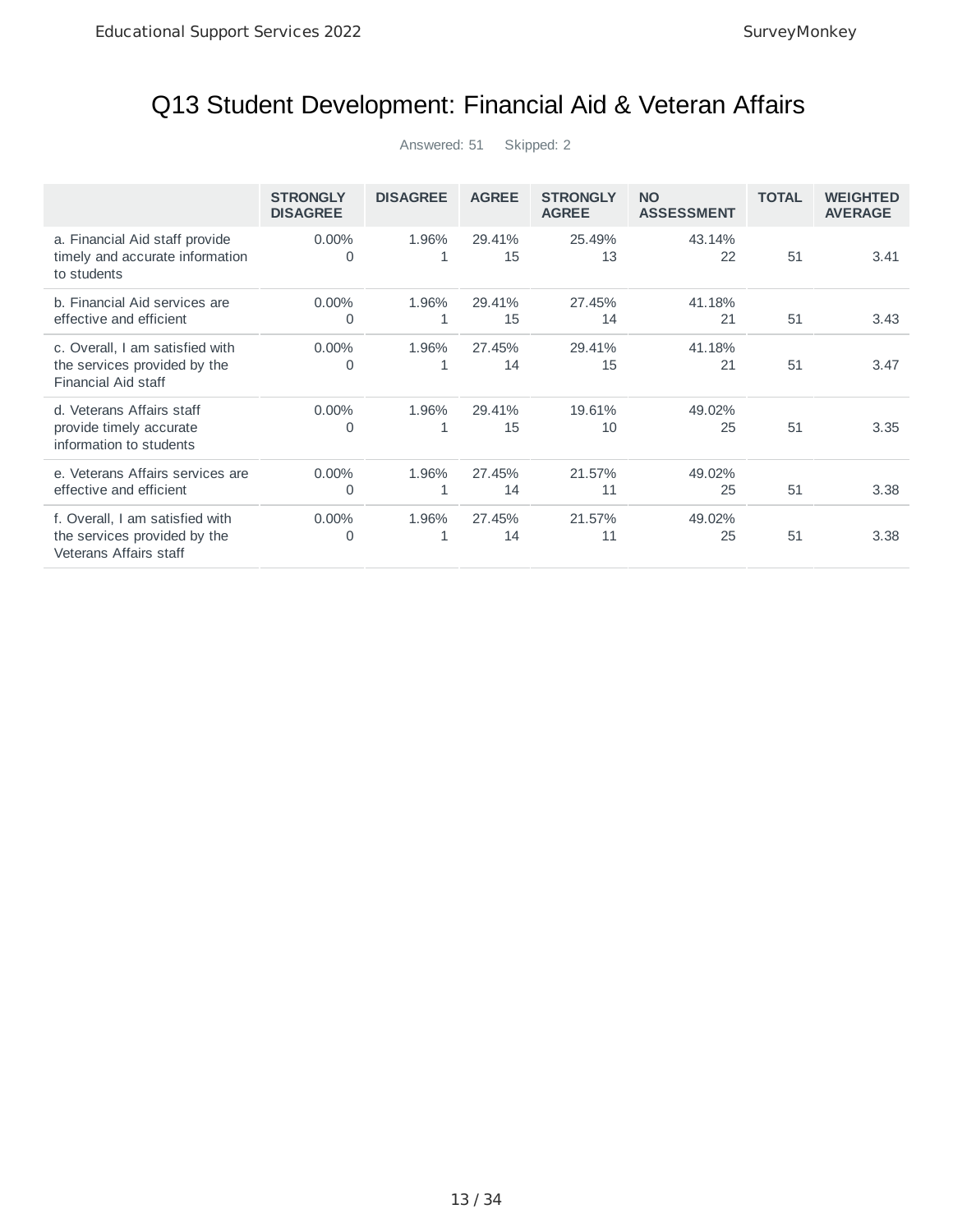# Q14 Student Development: Counseling

|                                                                                                                                | <b>STRONGLY</b><br><b>DISAGREE</b> | <b>DISAGREE</b>         | <b>AGREE</b> | <b>STRONGLY</b><br><b>AGREE</b> | <b>NO</b><br><b>ASSESSMENT</b> | <b>TOTAL</b> | <b>WEIGHTED</b><br><b>AVERAGE</b> |
|--------------------------------------------------------------------------------------------------------------------------------|------------------------------------|-------------------------|--------------|---------------------------------|--------------------------------|--------------|-----------------------------------|
| a. Counselors provide accurate<br>advising and program<br>information to students                                              | 1.92%<br>1                         | 5.77%<br>3              | 28.85%<br>15 | 19.23%<br>10                    | 44.23%<br>23                   | 52           | 3.17                              |
| b. Career Counseling Services<br>provide information to enhance<br>career development                                          | 1.92%<br>1                         | 3.85%<br>$\overline{2}$ | 28.85%<br>15 | 19.23%<br>10                    | 46.15%<br>24                   | 52           | 3.21                              |
| c. College Transfer Services<br>provide adequate information on<br>the transfer process                                        | 0.00%<br>0                         | 1.92%<br>1              | 23.08%<br>12 | 23.08%<br>12                    | 51.92%<br>27                   | 52           | 3.44                              |
| d. Counselors provide referral<br>resources to students needing<br>additional services not offered<br>by the counseling center | 1.92%<br>1                         | 1.92%<br>1              | 25.00%<br>13 | 25.00%<br>13                    | 46.15%<br>24                   | 52           | 3.36                              |
| e. Disability services are<br>accessible and satisfactory                                                                      | 0.00%<br>0                         | 0.00%<br>0              | 30.77%<br>16 | 26.92%<br>14                    | 42.31%<br>22                   | 52           | 3.47                              |
| f. Appropriate services are in<br>place for students on academic<br>probation (ie. workshops,<br>contracts, meetings, etc.)    | 1.92%<br>1                         | 3.85%<br>2              | 26.92%<br>14 | 19.23%<br>10                    | 48.08%<br>25                   | 52           | 3.22                              |
| g. Faculty are provided adequate<br>updates on probationary<br>students on their caseloads                                     | 1.92%<br>1                         | 3.85%<br>2              | 23.08%<br>12 | 9.62%<br>5                      | 61.54%<br>32                   | 52           | 3.05                              |
| h. Overall, I am satisfied with<br><b>Counseling Services</b>                                                                  | 1.96%<br>1                         | 3.92%<br>2              | 23.53%<br>12 | 23.53%<br>12                    | 47.06%<br>24                   | 51           | 3.30                              |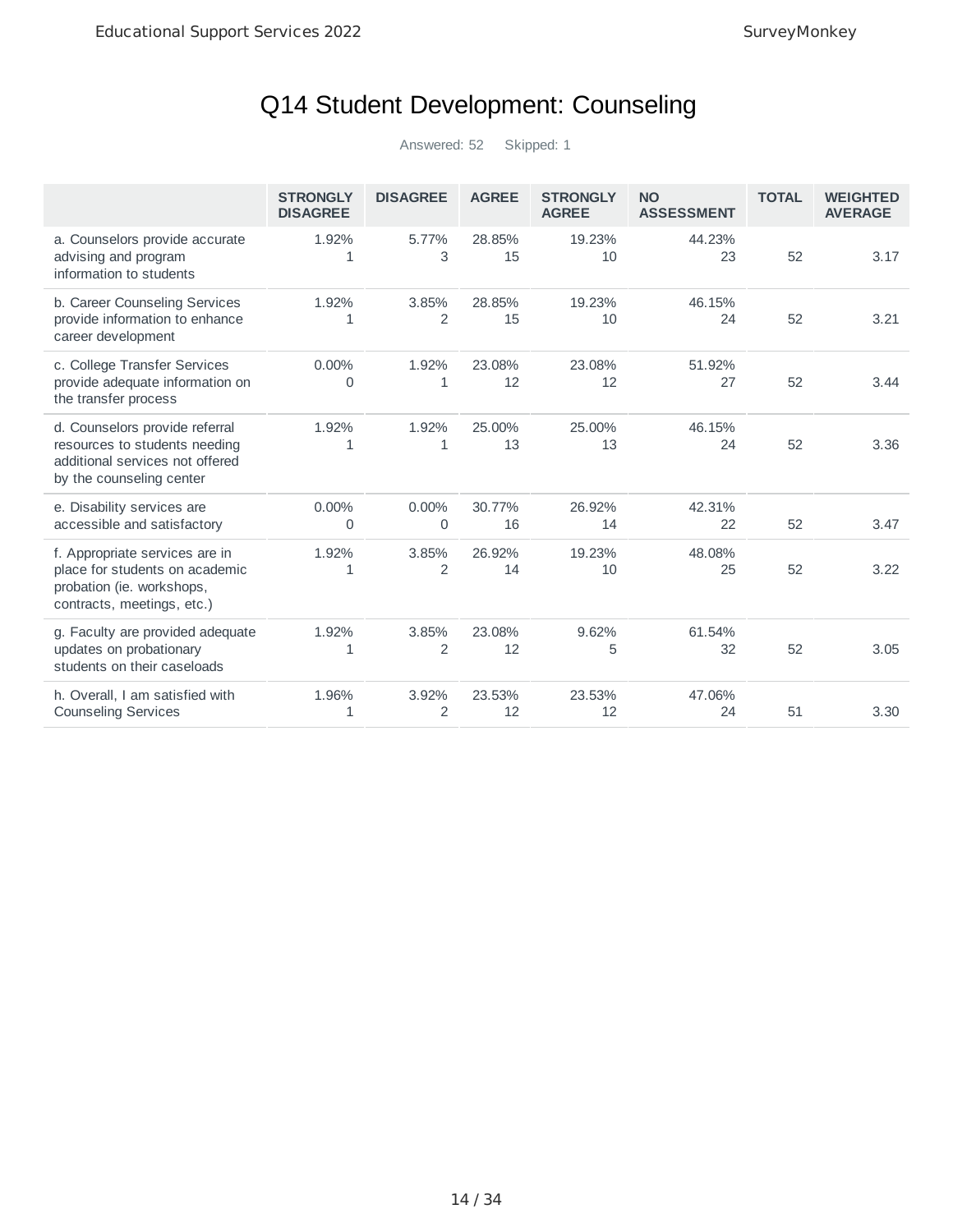# Q15 Student Development: Customer Service

|                                                                                                                                                 | <b>STRONGLY</b><br><b>DISAGREE</b> | <b>DISAGREE</b> | <b>AGREE</b> | <b>STRONGLY</b><br><b>AGREE</b> | <b>NO</b><br><b>ASSESSMENT</b> | <b>TOTAL</b> | <b>WEIGHTED</b><br><b>AVERAGE</b> |
|-------------------------------------------------------------------------------------------------------------------------------------------------|------------------------------------|-----------------|--------------|---------------------------------|--------------------------------|--------------|-----------------------------------|
| a. Student Development front<br>desk staff are courteous and<br>attentive upon entry to the office                                              | $0.00\%$<br>$\Omega$               | $0.00\%$<br>0   | 32.69%<br>17 | 53.85%<br>28                    | 13.46%<br>7                    | 52           | 3.62                              |
| b. The front desk are well trained<br>and informed of the key services<br>of the office (e.g. transcripts,<br>schedule changes, etc.)           | $0.00\%$<br>0                      | 5.77%<br>3      | 30.77%<br>16 | 40.38%<br>21                    | 23.08%<br>12                   | 52           | 3.45                              |
| c. The front desk staff are<br>professional and able to provide<br>accurate information                                                         | $0.00\%$<br>0                      | 5.77%<br>3      | 26.92%<br>14 | 48.08%<br>25                    | 19.23%<br>10                   | 52           | 3.52                              |
| d. The front desk staff are<br>knowledgeable of campus<br>resources that may aid student<br>success (e.g. tutoring, advising,<br>financial aid) | 1.92%                              | 1.92%<br>1      | 26.92%<br>14 | 44.23%<br>23                    | 25.00%<br>13                   | 52           | 3.51                              |
|                                                                                                                                                 |                                    |                 |              |                                 |                                |              |                                   |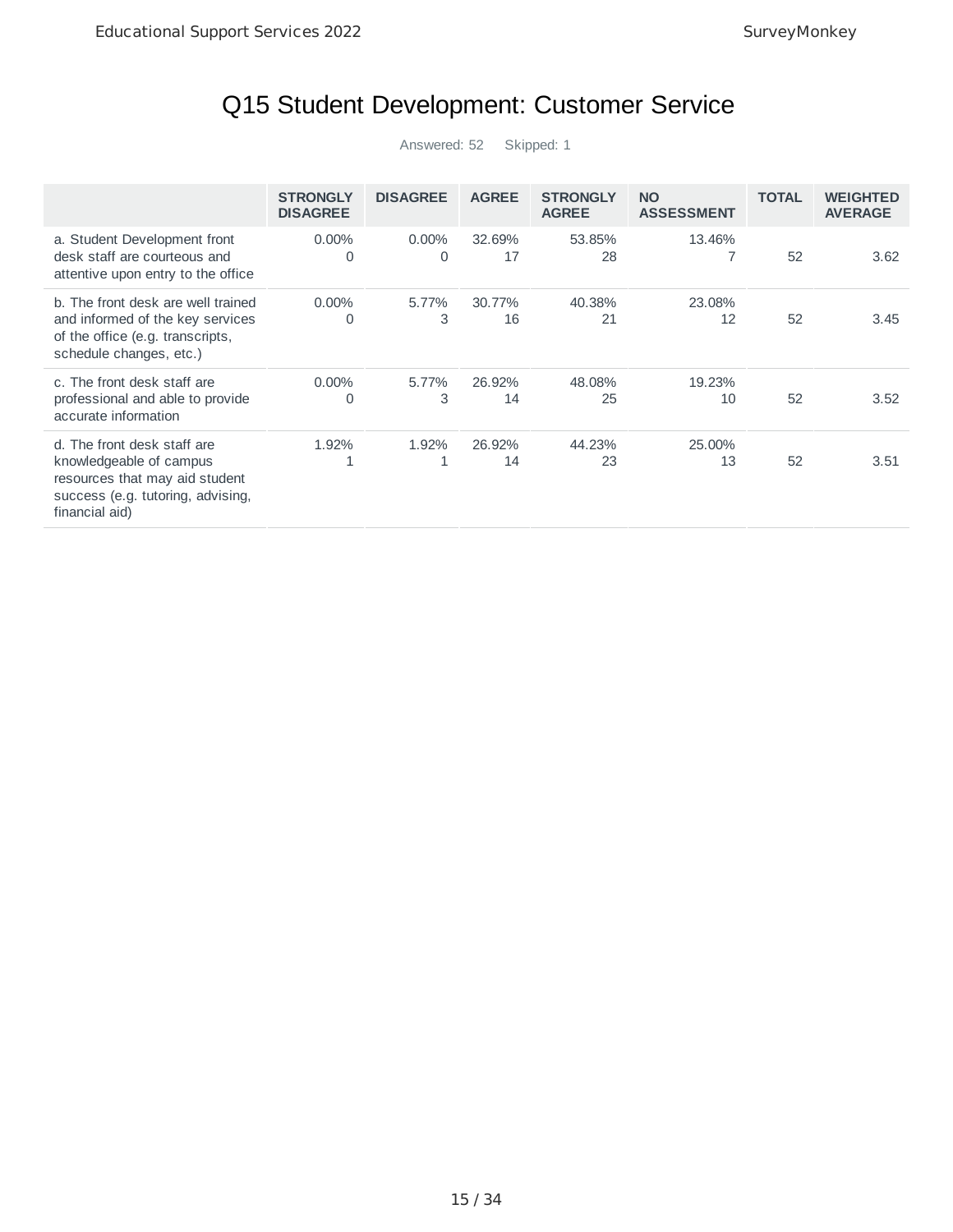# Q16 Person and Caswell Learning Commons

|                                                                                                   | <b>STRONGLY</b><br><b>DISAGREE</b> | <b>DISAGREE</b>      | <b>AGREE</b> | <b>STRONGLY</b><br><b>AGREE</b> | <b>NO</b><br><b>ASSESSMENT</b> | <b>TOTAL</b> | <b>WEIGHTED</b><br><b>AVERAGE</b> |
|---------------------------------------------------------------------------------------------------|------------------------------------|----------------------|--------------|---------------------------------|--------------------------------|--------------|-----------------------------------|
| a. Learning Commons staff are<br>personable and trained to<br>address students' academic<br>needs | 0.00%<br>$\overline{0}$            | 0.00%<br>$\mathbf 0$ | 47.06%<br>24 | 25.49%<br>13                    | 27.45%<br>14                   | 51           | 3.35                              |
| b. Learning Commons staff are<br>knowledgeable and well trained<br>to provide support to students | 0.00%<br>0                         | 1.96%<br>1           | 43.14%<br>22 | 27.45%<br>14                    | 27.45%<br>14                   | 51           | 3.35                              |
| c. Learning Commons<br>resources (computers, software,<br>testing stations) are adequate          | $0.00\%$<br>$\Omega$               | 3.92%<br>2           | 31.37%<br>16 | 29.41%<br>15                    | 35.29%<br>18                   | 51           | 3.39                              |
| d. Learning Commons facilities<br>(physical space) are adequate                                   | $0.00\%$<br>0                      | 1.96%<br>1           | 43.14%<br>22 | 35.29%<br>18                    | 19.61%<br>10                   | 51           | 3.41                              |
| e. Learning Commons drop-in<br>tutoring hours are convenient for<br>students                      | $0.00\%$<br>0                      | 1.96%<br>1           | 25.49%<br>13 | 17.65%<br>9                     | 54.90%<br>28                   | 51           | 3.35                              |
| f. Learning Commons testing<br>procedures are easy to follow                                      | 0.00%<br>0                         | 1.96%<br>$\mathbf 1$ | 25.49%<br>13 | 15.69%<br>8                     | 56.86%<br>29                   | 51           | 3.32                              |
| g. Learning Commons testing<br>center provides adequate test<br>security                          | 0.00%<br>0                         | 1.96%<br>1           | 23.53%<br>12 | 15.69%<br>8                     | 58.82%<br>30                   | 51           | 3.33                              |
| h. Learning Commons promotes<br>successful student learning<br>outcomes                           | 0.00%<br>0                         | 0.00%<br>0           | 32.00%<br>16 | 26.00%<br>13                    | 42.00%<br>21                   | 50           | 3.45                              |
| I. Learning Commons staff<br>respond to requests promptly                                         | 1.96%<br>$\mathbf{1}$              | 0.00%<br>$\mathbf 0$ | 35.29%<br>18 | 37.25%<br>19                    | 25.49%<br>13                   | 51           | 3.45                              |
| j. Learning Commons resources<br>(collections, databases,<br>equipment, etc.) are adequate        | 0.00%<br>0                         | 0.00%<br>$\mathbf 0$ | 29.41%<br>15 | 29.41%<br>15                    | 41.18%<br>21                   | 51           | 3.50                              |
| k. Learning Commons facilities<br>(physical space) are adequate                                   | 0.00%<br>0                         | 2.00%<br>1           | 36.00%<br>18 | 38.00%<br>19                    | 24.00%<br>12                   | 50           | 3.47                              |
| I. Overall, I am satisfied with<br>Learning Commons services                                      | 0.00%<br>0                         | 2.00%<br>1           | 34.00%<br>17 | 38.00%<br>19                    | 26.00%<br>13                   | 50           | 3.49                              |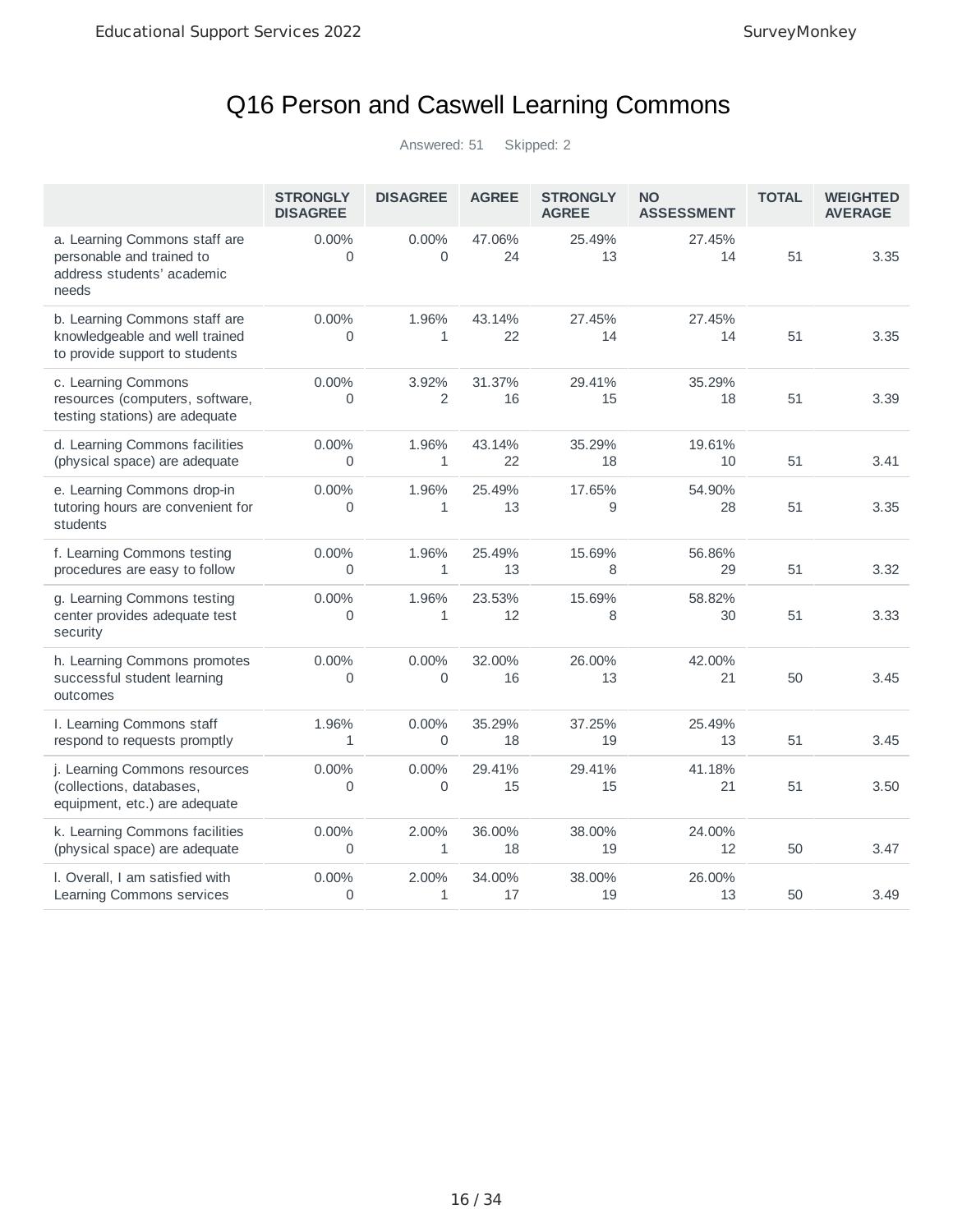# Q17 Distance Education

|                                                                                                               | <b>STRONGLY</b><br><b>DISAGREE</b> | <b>DISAGREE</b>       | <b>AGREE</b> | <b>STRONGLY</b><br><b>AGREE</b> | <b>NO</b><br><b>ASSESSMENT</b> | <b>TOTAL</b> | <b>WEIGHTED</b><br><b>AVERAGE</b> |
|---------------------------------------------------------------------------------------------------------------|------------------------------------|-----------------------|--------------|---------------------------------|--------------------------------|--------------|-----------------------------------|
| a. Resources are available to<br>teach distance-learning classes                                              | $0.00\%$<br>0                      | $0.00\%$<br>$\Omega$  | 25.49%<br>13 | 29.41%<br>15                    | 45.10%<br>23                   | 51           | 3.54                              |
| b. Resources and training<br>opportunities for using<br>Blackboard are satisfactory                           | $0.00\%$<br>0                      | 3.92%<br>2            | 27.45%<br>14 | 31.37%<br>16                    | 37.25%<br>19                   | 51           | 3.44                              |
| c. I have adequate input into the<br>selection of distance-learning<br>classes/resources taught in my<br>area | $0.00\%$<br>0                      | 1.96%<br>1            | 21.57%<br>11 | 21.57%<br>11                    | 54.90%<br>28                   | 51           | 3.43                              |
| d. Support for distance-learning<br>classroom courses is<br>satisfactory                                      | $0.00\%$<br>0                      | 1.96%<br>1            | 25.49%<br>13 | 25.49%<br>13                    | 47.06%<br>24                   | 51           | 3.44                              |
| e. Distance Learning personnel<br>respond to requests in a timely<br>manner                                   | $0.00\%$<br>0                      | 1.96%                 | 25.49%<br>13 | 29.41%<br>15                    | 43.14%<br>22                   | 51           | 3.48                              |
| f. Overall, I am satisfied with<br>Distance Learning services                                                 | $0.00\%$<br>0                      | 1.96%<br>$\mathbf{1}$ | 25.49%<br>13 | 31.37%<br>16                    | 41.18%<br>21                   | 51           | 3.50                              |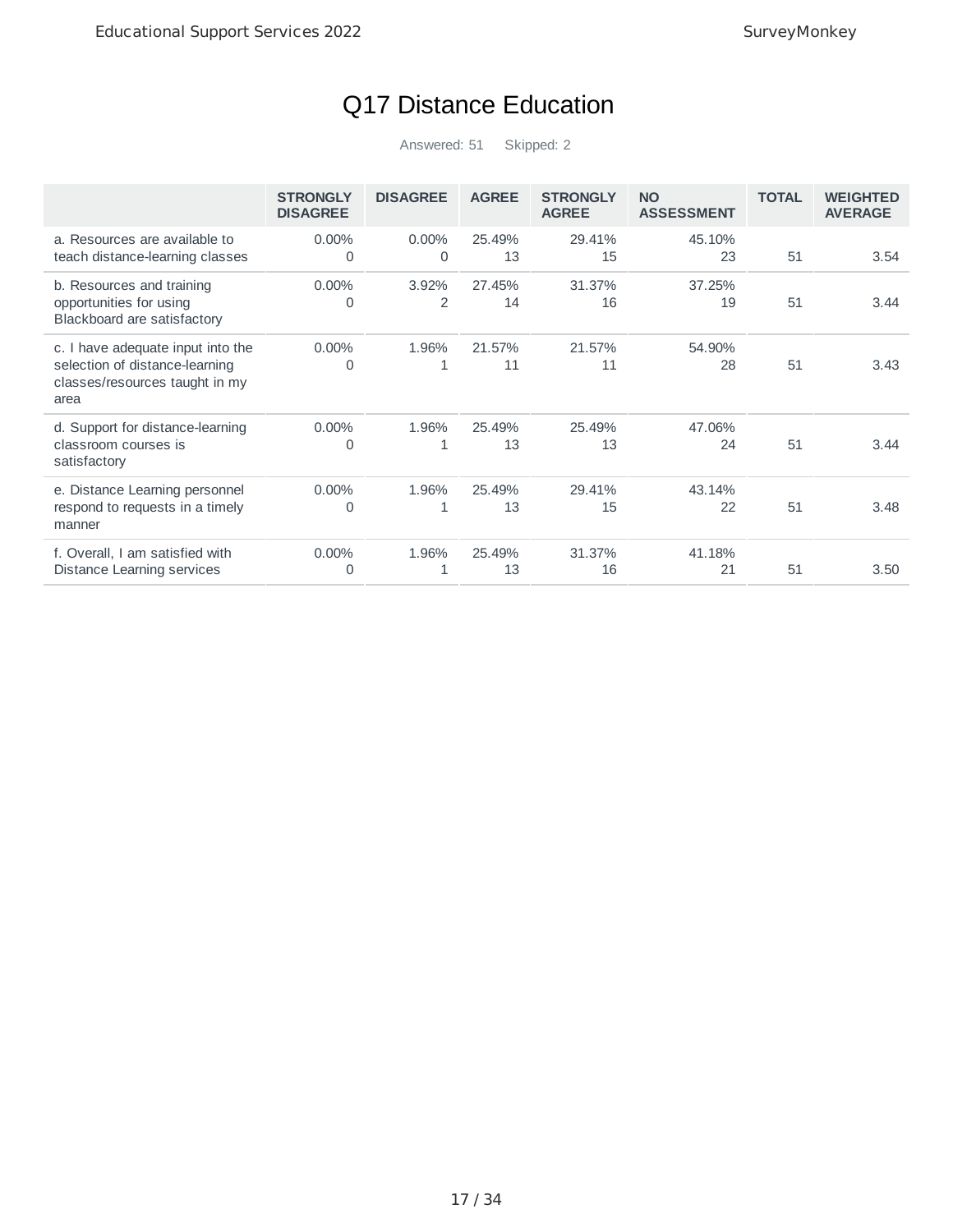# Q18 Instruction

|                                                                                                                         | <b>STRONGLY</b><br><b>DISAGREE</b> | <b>DISAGREE</b>         | <b>AGREE</b> | <b>STRONGLY</b><br><b>AGREE</b> | <b>NO</b><br><b>ASSESSMENT</b> | <b>TOTAL</b> | <b>WEIGHTED</b><br><b>AVERAGE</b> |
|-------------------------------------------------------------------------------------------------------------------------|------------------------------------|-------------------------|--------------|---------------------------------|--------------------------------|--------------|-----------------------------------|
| a. Instructional staff and faculty<br>are courteous                                                                     | 0.00%<br>0                         | 0.00%<br>0              | 48.98%<br>24 | 38.78%<br>19                    | 12.24%<br>6                    | 49           | 3.44                              |
| b. Instructional staff are<br>knowledgeable                                                                             | $0.00\%$<br>0                      | 4.00%<br>2              | 42.00%<br>21 | 36.00%<br>18                    | 18.00%<br>9                    | 50           | 3.39                              |
| c. Instructional faculty are<br>knowledgeable                                                                           | $0.00\%$<br>0                      | 0.00%<br>0              | 42.00%<br>21 | 38.00%<br>19                    | 20.00%<br>10                   | 50           | 3.48                              |
| d. The Instructional Division<br>provides a good selection of<br>courses for students                                   | $0.00\%$<br>0                      | 6.00%<br>3              | 42.00%<br>21 | 32.00%<br>16                    | 20.00%<br>10                   | 50           | 3.33                              |
| e. There is enough instructional<br>space to meet the needs of<br>faculty and staff                                     | 2.00%<br>1                         | 4.00%<br>$\overline{2}$ | 38.00%<br>19 | 22.00%<br>11                    | 34.00%<br>17                   | 50           | 3.21                              |
| f. The Instructional Division<br>provides various classes /<br>schedules to meet students'<br>needs                     | 0.00%<br>0                         | 8.00%<br>$\overline{4}$ | 38.00%<br>19 | 28.00%<br>14                    | 26.00%<br>13                   | 50           | 3.27                              |
| g. The Instructional Division<br>provides the most up to date<br>equipment and resources to<br>meet instructional needs | 0.00%<br>0                         | 10.00%<br>5             | 40.00%<br>20 | 16.00%<br>8                     | 34.00%<br>17                   | 50           | 3.09                              |
| h. I understand how continuing<br>education and curriculum<br>offerings complement each<br>other.                       | 4.00%<br>$\overline{c}$            | 4.00%<br>$\overline{2}$ | 38.00%<br>19 | 32.00%<br>16                    | 22.00%<br>11                   | 50           | 3.26                              |
| i. I understand that the<br><b>Instructional Division works</b><br>closely with industry partners                       | 0.00%<br>0                         | 6.00%<br>3              | 40.00%<br>20 | 32.00%<br>16                    | 22.00%<br>11                   | 50           | 3.33                              |
| j. Overall, I am satisfied with the<br>services of the Instructional<br><b>Division</b>                                 | 0.00%<br>0                         | 0.00%<br>0              | 44.00%<br>22 | 36.00%<br>18                    | 20.00%<br>10                   | 50           | 3.45                              |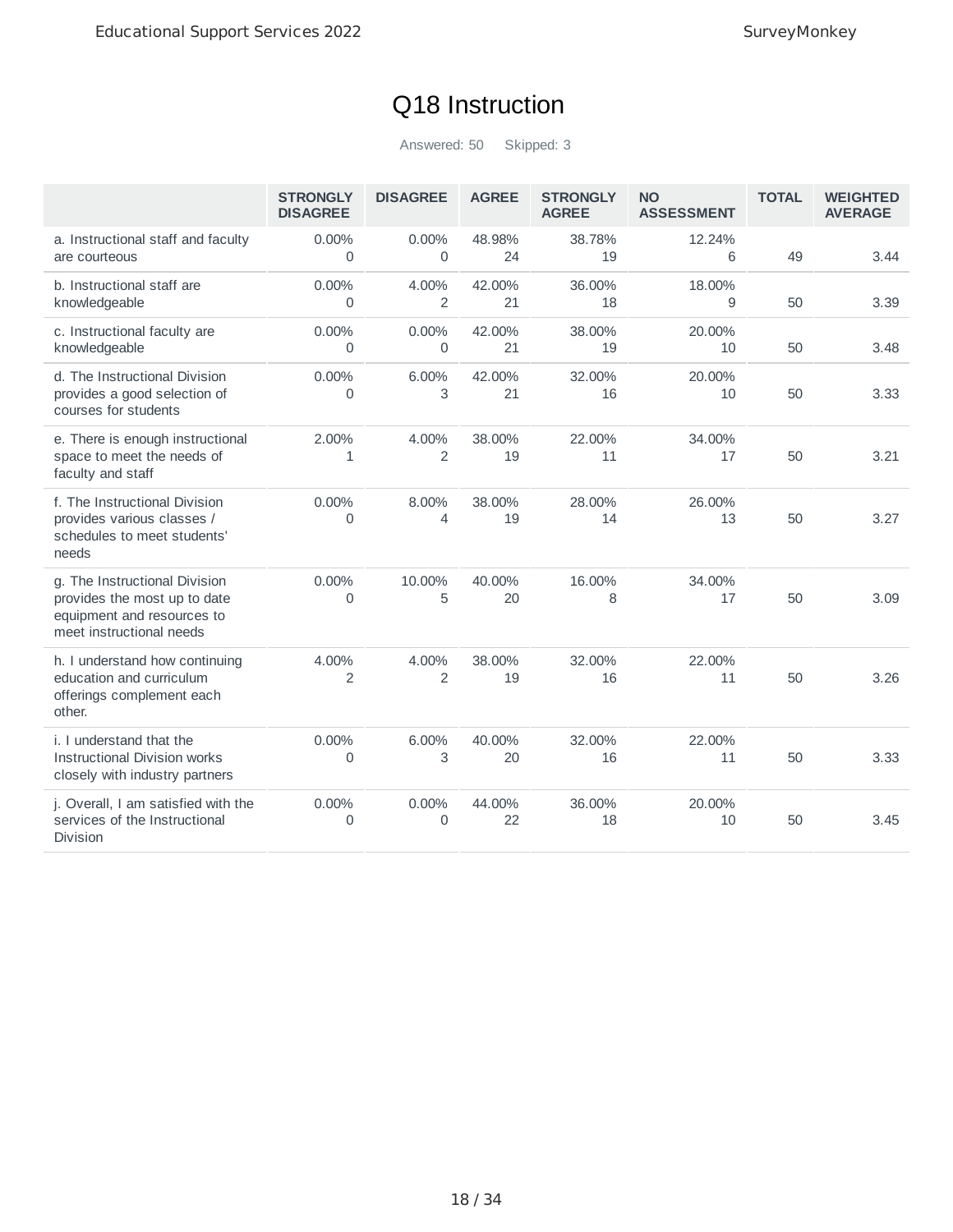# Q19 Research and Institutional Effectiveness (RIE)

|                                                                                                                                                                                                                                                  | <b>STRONGLY</b><br><b>DISAGREE</b> | <b>DISAGREE</b>         | <b>AGREE</b> | <b>STRONGLY</b><br><b>AGREE</b> | <b>NO</b><br><b>ASSESSMENT</b> | <b>TOTAL</b> | <b>WEIGHTED</b><br><b>AVERAGE</b> |
|--------------------------------------------------------------------------------------------------------------------------------------------------------------------------------------------------------------------------------------------------|------------------------------------|-------------------------|--------------|---------------------------------|--------------------------------|--------------|-----------------------------------|
| a. RIE staff are knowledgeable<br>about planning, research, and<br>assessment                                                                                                                                                                    | $0.00\%$<br>0                      | 1.96%<br>1              | 39.22%<br>20 | 37.25%<br>19                    | 21.57%<br>11                   | 51           | 3.45                              |
| b. RIE staff respond promptly to<br>my requests                                                                                                                                                                                                  | 0.00%<br>0                         | 0.00%<br>0              | 31.37%<br>16 | 43.14%<br>22                    | 25.49%<br>13                   | 51           | 3.58                              |
| c. RIE responses to my<br>requests are helpful                                                                                                                                                                                                   | $0.00\%$<br>0                      | $0.00\%$<br>$\mathbf 0$ | 31.37%<br>16 | 43.14%<br>22                    | 25.49%<br>13                   | 51           | 3.58                              |
| d. I understand how to develop<br>effective assessment activities<br>to evaluate the quality of my<br>program or the service I provide<br>at PCC                                                                                                 | 0.00%<br>0                         | 1.96%<br>$\mathbf{1}$   | 37.25%<br>19 | 25.49%<br>13                    | 35.29%<br>18                   | 51           | 3.36                              |
| e. I understand how to use<br>assessment results to improve<br>my program or the service I<br>provide at PCC                                                                                                                                     | 0.00%<br>0                         | 3.92%<br>$\overline{c}$ | 35.29%<br>18 | 31.37%<br>16                    | 29.41%<br>15                   | 51           | 3.39                              |
| f. I believe the assessment<br>activities (including Program<br>Area Reviews and Service Area<br>Reviews) we conduct in my<br>program/service area really do<br>improve student learning or the<br>delivery of services to students<br>and staff | 0.00%<br>0                         | 7.84%<br>4              | 39.22%<br>20 | 25.49%<br>13                    | 27.45%<br>14                   | 51           | 3.24                              |
| g. The RIE Web page provides<br>access to College data and<br>information I need most<br>frequently                                                                                                                                              | $0.00\%$<br>0                      | 1.96%<br>1              | 31.37%<br>16 | 21.57%<br>11                    | 45.10%<br>23                   | 51           | 3.36                              |
| h. Overall, I am satisfied with<br>the services RIE staff provides                                                                                                                                                                               | 0.00%<br>0                         | 1.96%<br>1              | 41.18%<br>21 | 37.25%<br>19                    | 19.61%<br>10                   | 51           | 3.44                              |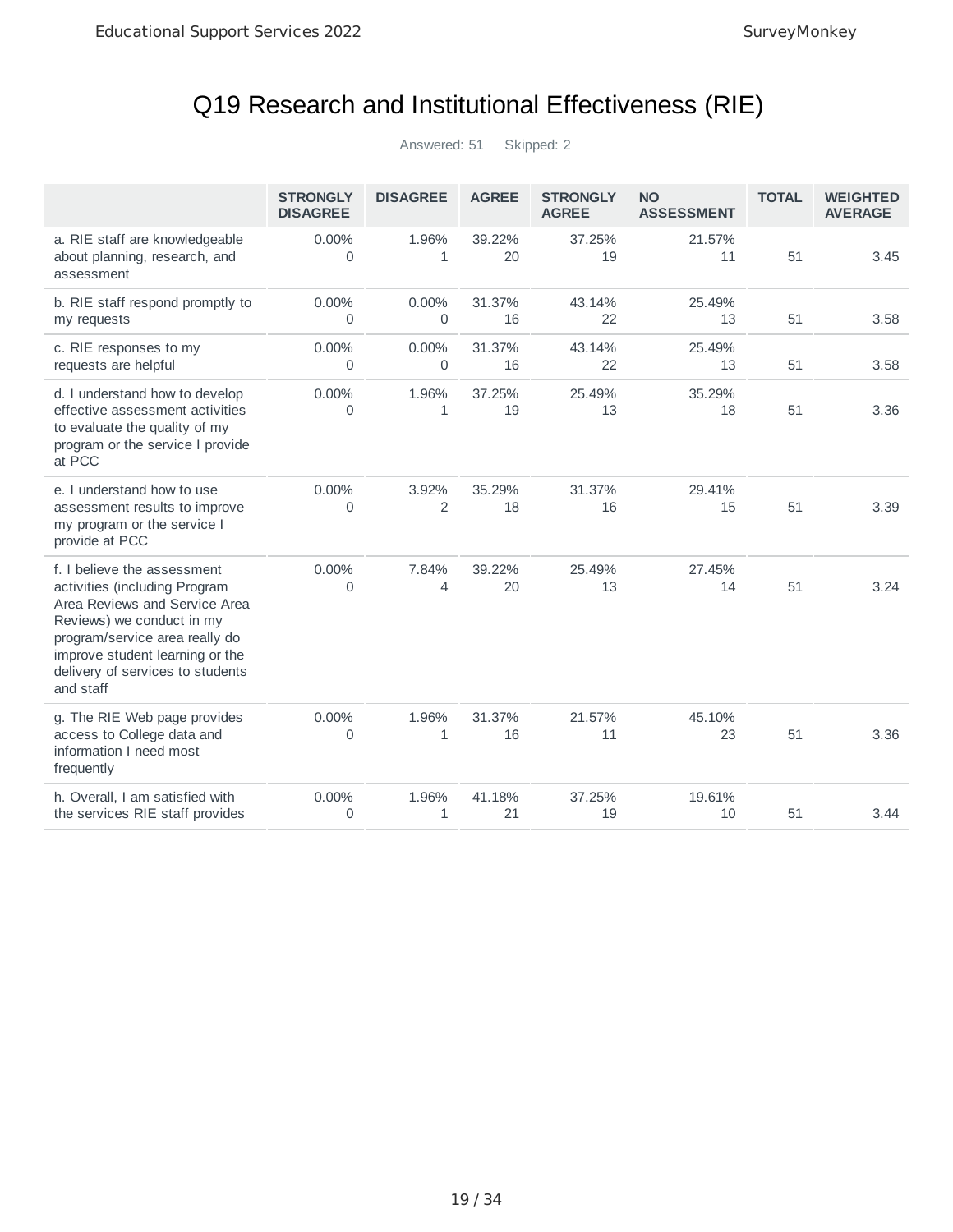# Q20 Communications

|                                                                                                                                                                          | <b>STRONGLY</b><br><b>DISAGREE</b> | <b>DISAGREE</b>         | <b>AGREE</b> | <b>STRONGLY</b><br><b>AGREE</b> | <b>NO</b><br><b>ASSESSMENT</b> | <b>TOTAL</b> | <b>WEIGHTED</b><br><b>AVERAGE</b> |
|--------------------------------------------------------------------------------------------------------------------------------------------------------------------------|------------------------------------|-------------------------|--------------|---------------------------------|--------------------------------|--------------|-----------------------------------|
| a. The Communications Office<br>effectively conveys College<br>information to students,<br>faculty/staff, and the community                                              | $0.00\%$<br>$\overline{0}$         | 5.88%<br>3              | 62.75%<br>32 | 25.49%<br>13                    | 5.88%<br>3                     | 51           | 3.21                              |
| b. Information and marketing<br>material produced by the<br>Communications Office are<br>professional, represent a diverse<br>community, and portray the<br>College well | $0.00\%$<br>0                      | 5.88%<br>3              | 50.98%<br>26 | 37.25%<br>19                    | 5.88%<br>3                     | 51           | 3.33                              |
| c. The Communications Office<br>is responsive to requests for<br>assistance                                                                                              | $0.00\%$<br>0                      | 3.92%<br>2              | 54.90%<br>28 | 31.37%<br>16                    | 9.80%<br>5                     | 51           | 3.30                              |
| d. Communications Office staff<br>are knowledgeable about design,<br>graphics, marketing, printing,<br>and media relations                                               | $0.00\%$<br>0                      | 3.92%<br>2              | 50.98%<br>26 | 37.25%<br>19                    | 7.84%<br>4                     | 51           | 3.36                              |
| e. The monthly e-newsletter is<br>helpful in sharing information<br>with PCC employees                                                                                   | $0.00\%$<br>0                      | 3.92%<br>$\overline{c}$ | 50.98%<br>26 | 31.37%<br>16                    | 13.73%<br>7                    | 51           | 3.32                              |
| f. I follow what's happening at<br>PCC by viewing the website or<br>other social media sites                                                                             | 0.00%<br>0                         | 7.84%<br>4              | 49.02%<br>25 | 35.29%<br>18                    | 7.84%<br>4                     | 51           | 3.30                              |
| g. I share social media posts<br>and encourage students,<br>employees, and friends to do the<br>same                                                                     | 1.96%<br>1                         | 9.80%<br>5              | 43.14%<br>22 | 21.57%<br>11                    | 23.53%<br>12                   | 51           | 3.10                              |
| h. I follow what's happening at<br>PCC by reading the local<br>newspaper(s)                                                                                              | 21.57%<br>11                       | 15.69%<br>8             | 31.37%<br>16 | 15.69%<br>8                     | 15.69%<br>8                    | 51           | 2.49                              |
| i. Overall, I am satisfied with the<br>services provided by the<br><b>Communications Office</b>                                                                          | 0.00%<br>0                         | 1.96%<br>1              | 58.82%<br>30 | 33.33%<br>17                    | 5.88%<br>3                     | 51           | 3.33                              |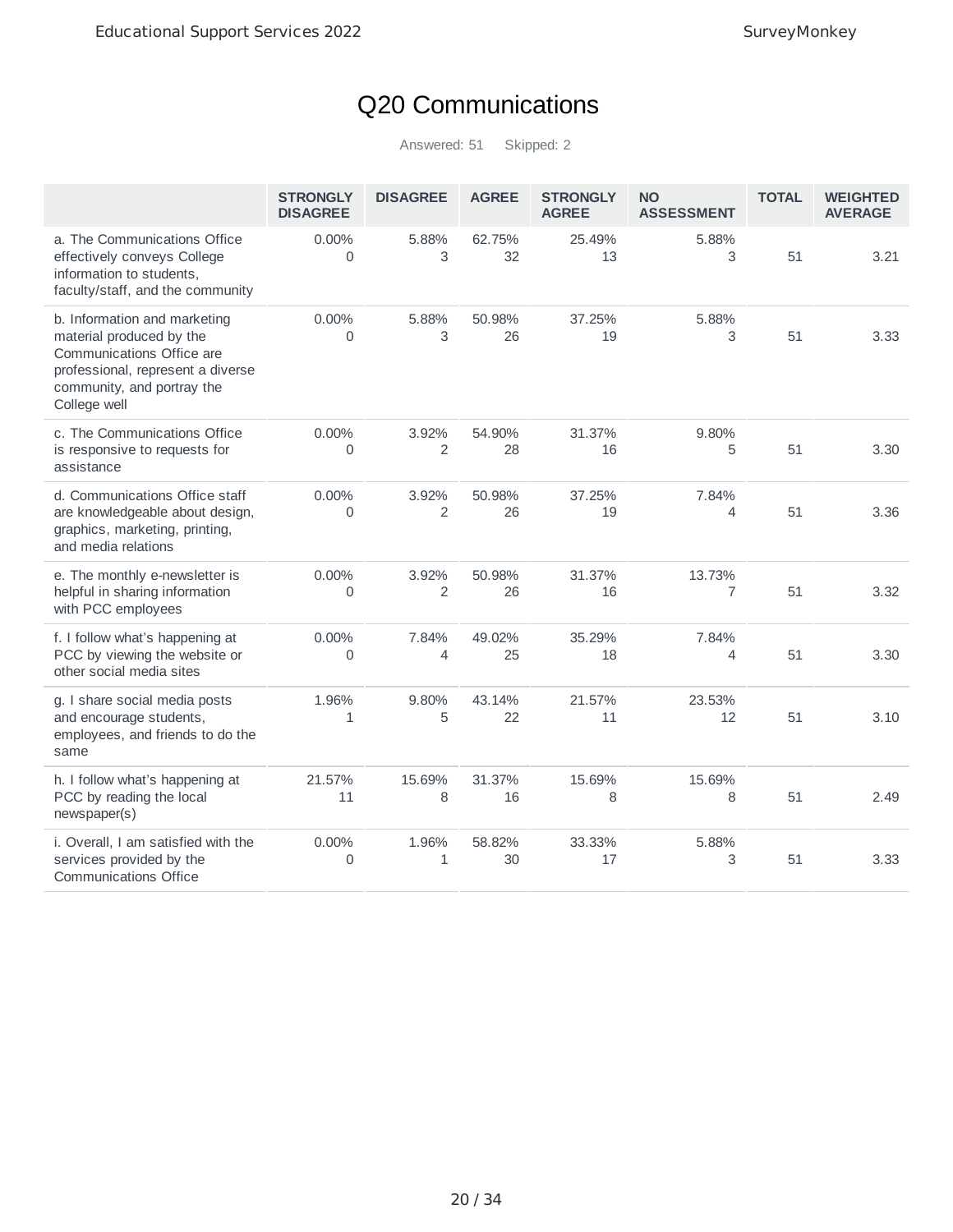### Q21 CommunicationsHow would you like to get regular updates about what's happening at PCC?

| <b>ANSWER CHOICES</b><br><b>RESPONSES</b>                                                  | 18            |
|--------------------------------------------------------------------------------------------|---------------|
|                                                                                            |               |
| 36,00%<br><b>Weekly Email</b>                                                              |               |
| 14.00%<br><b>Biweekly Email</b>                                                            |               |
| 46.00%<br>Monthly Email/Newsletter                                                         | 23            |
| 4.00%<br>Non-Direct Methods (currently via PCC's website, social media pages, local paper) | $\mathcal{P}$ |
| $0.00\%$<br>Other (please specify):                                                        | $\Omega$      |
| <b>TOTAL</b>                                                                               | 50            |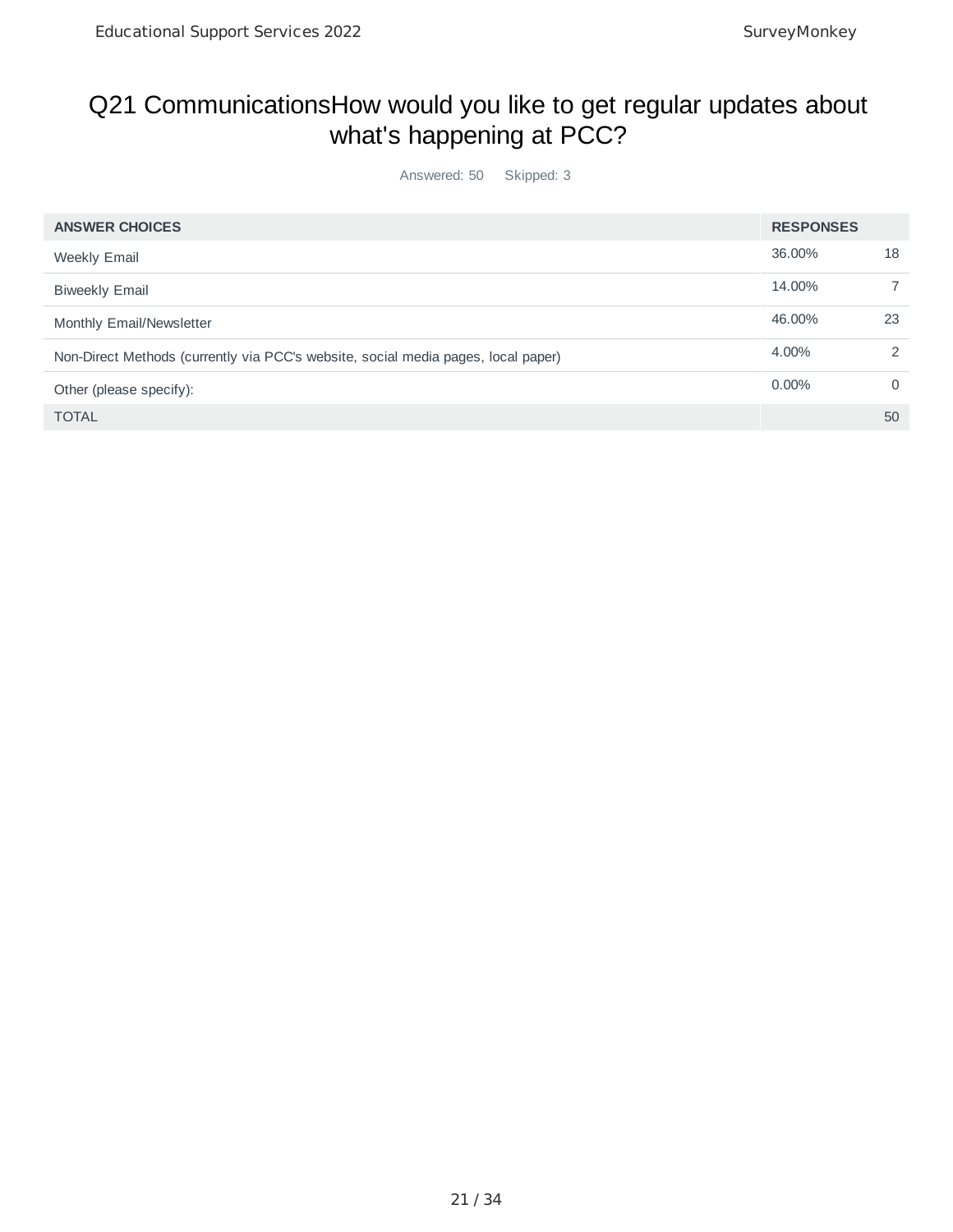# Q22 Advancement

|                                                                                                                                                                         | <b>STRONGLY</b><br><b>DISAGREE</b> | <b>DISAGREE</b>   | <b>AGREE</b> | <b>STRONGLY</b><br><b>AGREE</b> | <b>NO</b><br><b>ASSESSMENT</b> | <b>TOTAL</b> | <b>WEIGHTED</b><br><b>AVERAGE</b> |
|-------------------------------------------------------------------------------------------------------------------------------------------------------------------------|------------------------------------|-------------------|--------------|---------------------------------|--------------------------------|--------------|-----------------------------------|
| a. The PCC Foundation is<br>effective in raising funds to<br>supplement College resources                                                                               | $0.00\%$<br>0                      | 2.00%<br>1        | 46.00%<br>23 | 22.00%<br>11                    | 30.00%<br>15                   | 50           | 3.29                              |
| b. The PCC Foundation is<br>responsive to requests for<br>assistance                                                                                                    | $0.00\%$<br>0                      | 0.00%<br>$\Omega$ | 50.00%<br>25 | 28.00%<br>14                    | 22.00%<br>11                   | 50           | 3.36                              |
| c. The PCC Foundation provides<br>beneficial information about<br>funding opportunities<br>(professional development, mini-<br>grants, faculty and staff<br>excellence) | 0.00%<br>0                         | 8.00%<br>4        | 48.00%<br>24 | 30.00%<br>15                    | 14.00%<br>7                    | 50           | 3.26                              |
| d. The PCC Foundation<br>furnishes an adequate amount of<br>time and information about<br>scholarship opportunities for<br><b>PCC</b> students                          | $0.00\%$<br>0                      | 4.00%<br>2        | 48.00%<br>24 | 30.00%<br>15                    | 18.00%<br>9                    | 50           | 3.32                              |
| e. The PCC Foundation presents<br>useful material about giving<br>opportunities                                                                                         | 0.00%<br>0                         | 6.00%<br>3        | 44.00%<br>22 | 30.00%<br>15                    | 20.00%<br>10                   | 50           | 3.30                              |
| f. PCC Foundation staff are<br>knowledgeable                                                                                                                            | $0.00\%$<br>0                      | 4.00%<br>2        | 48.00%<br>24 | 34.00%<br>17                    | 14.00%<br>7                    | 50           | 3.35                              |
| g. Overall. I am satisfied with<br>the PCC Foundation                                                                                                                   | $0.00\%$<br>0                      | 2.04%<br>1        | 53.06%<br>26 | 32.65%<br>16                    | 12.24%<br>6                    | 49           | 3.35                              |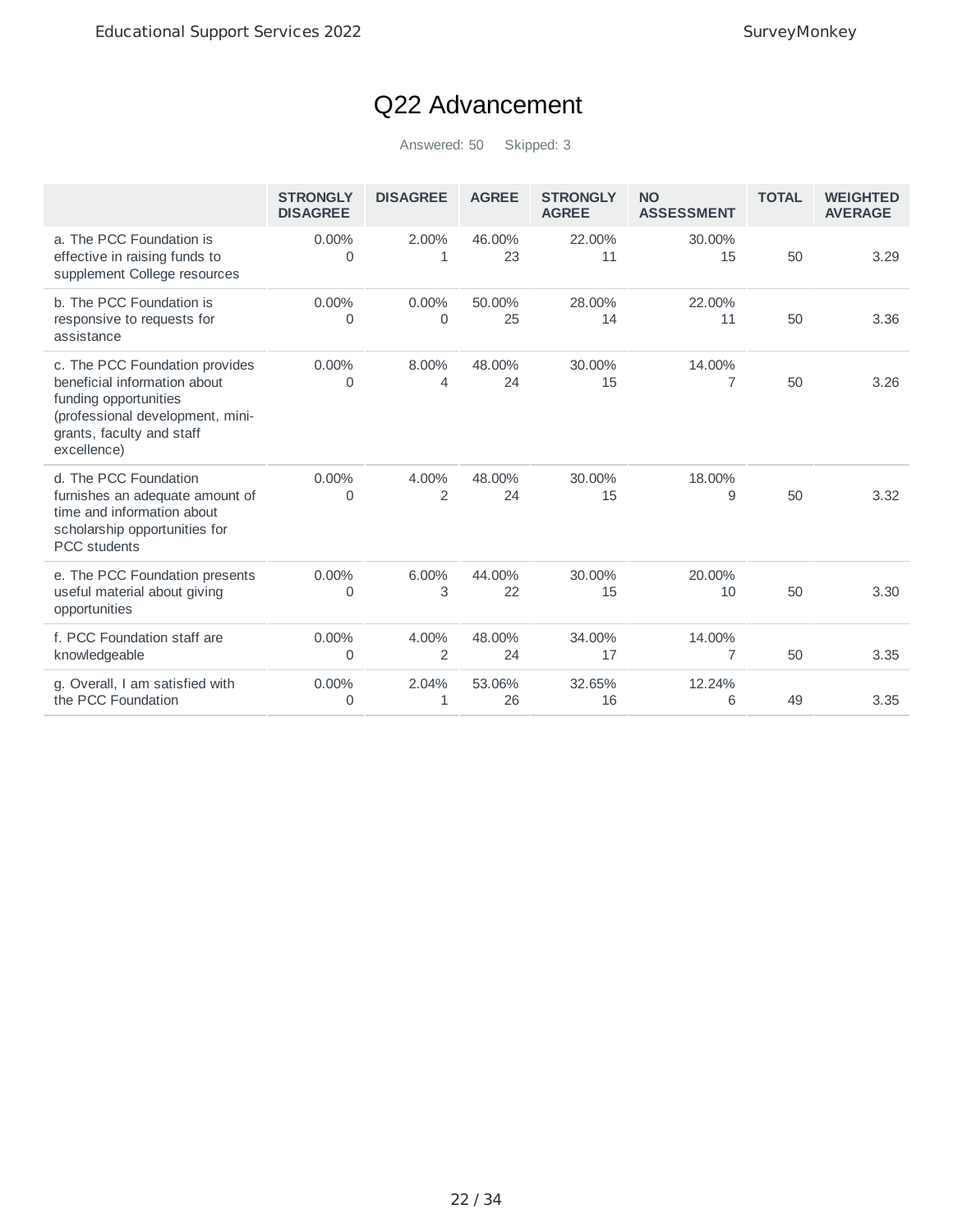#### Q23 Did you attend any professional development activities this fiscal year?

| <b>ANSWER CHOICES</b> | <b>RESPONSES</b> |    |
|-----------------------|------------------|----|
| Yes                   | 86.27%           | 44 |
| <b>No</b>             | 13.73%           |    |
| <b>TOTAL</b>          |                  | 51 |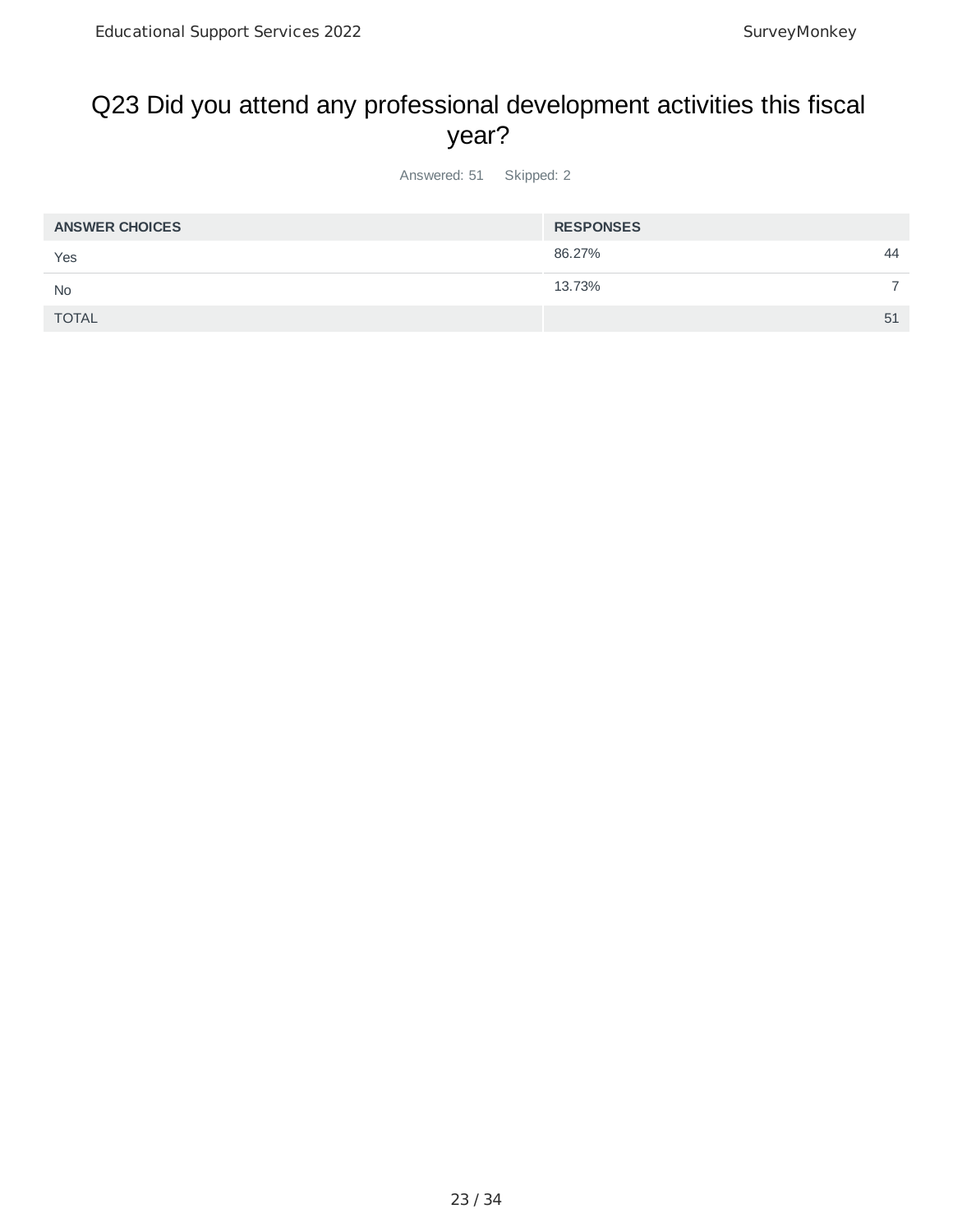### Q24 Did you attend any professional development sessions at Convocation this fiscal year?

| <b>ANSWER CHOICES</b> | <b>RESPONSES</b> |    |
|-----------------------|------------------|----|
| Yes                   | 64.71%           | 33 |
| <b>No</b>             | 35.29%           | 18 |
| <b>TOTAL</b>          |                  | 51 |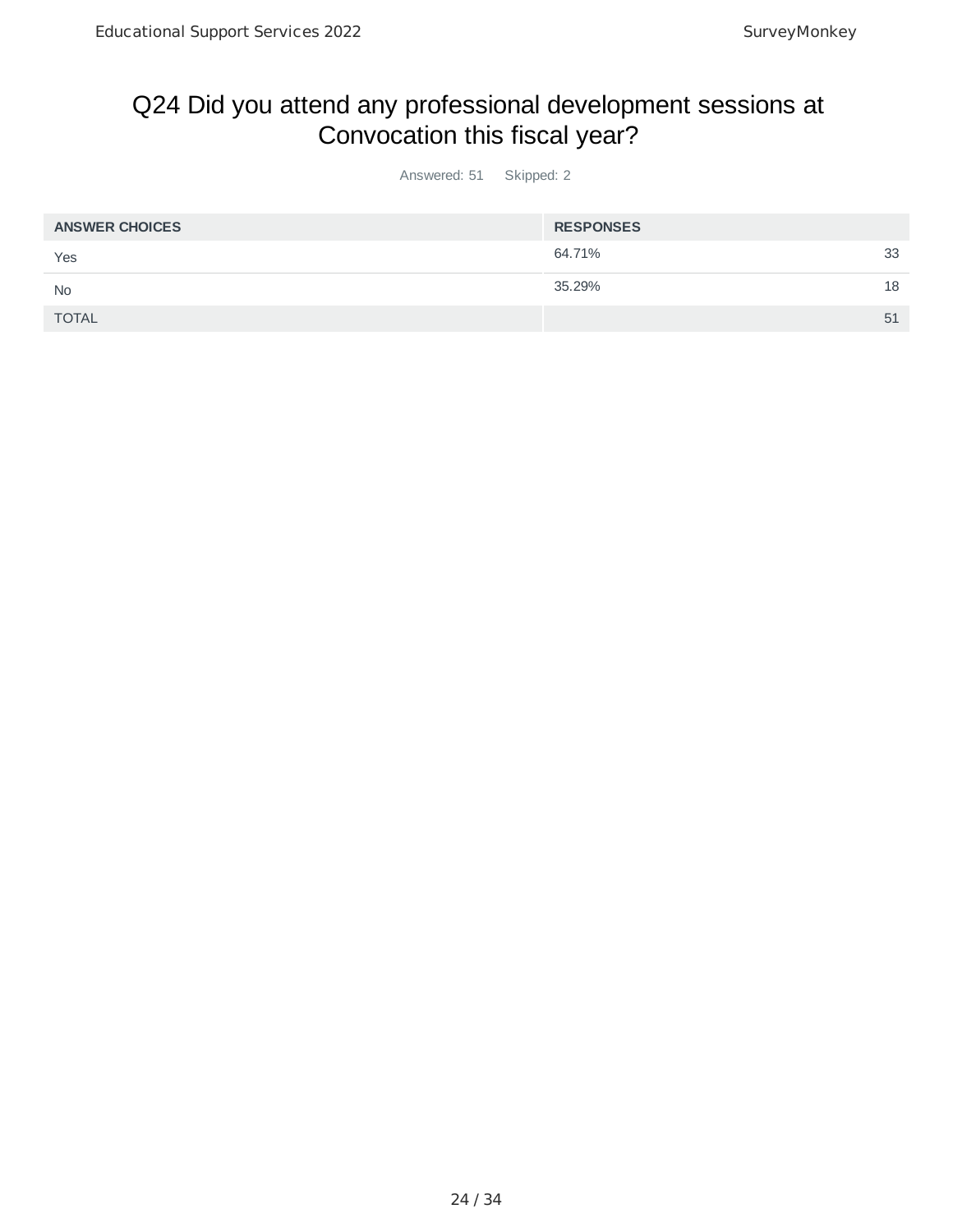### Q25 What types of professional development sessions would you like to attend at Convocation?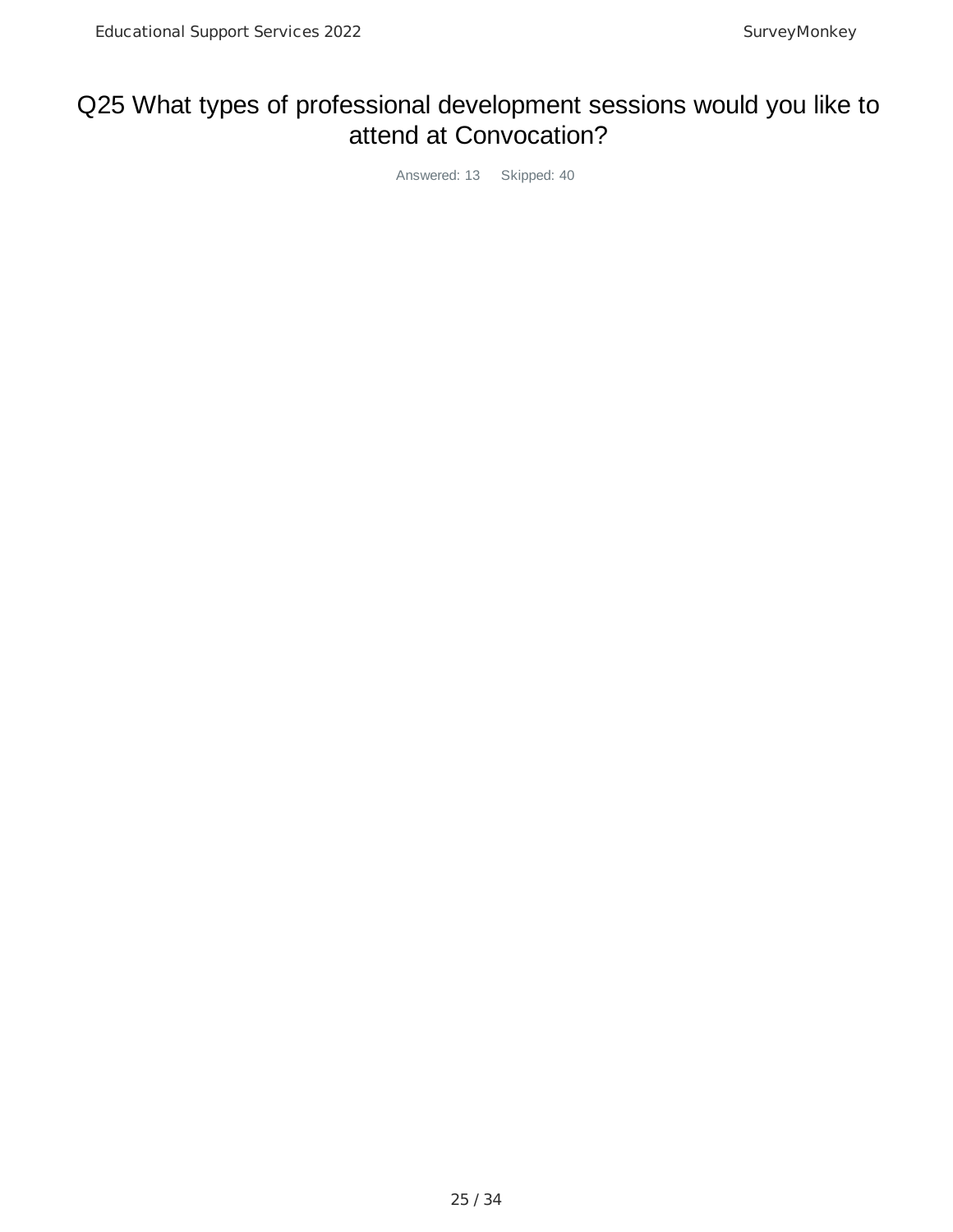#### Q26 Are you aware that the College provides a selection of archived Professional Development webinar opportunities through the LRC?

| <b>ANSWER CHOICES</b> | <b>RESPONSES</b> |    |
|-----------------------|------------------|----|
| Yes                   | 66.67%           | 34 |
| <b>No</b>             | 33.33%           |    |
| <b>TOTAL</b>          |                  | 51 |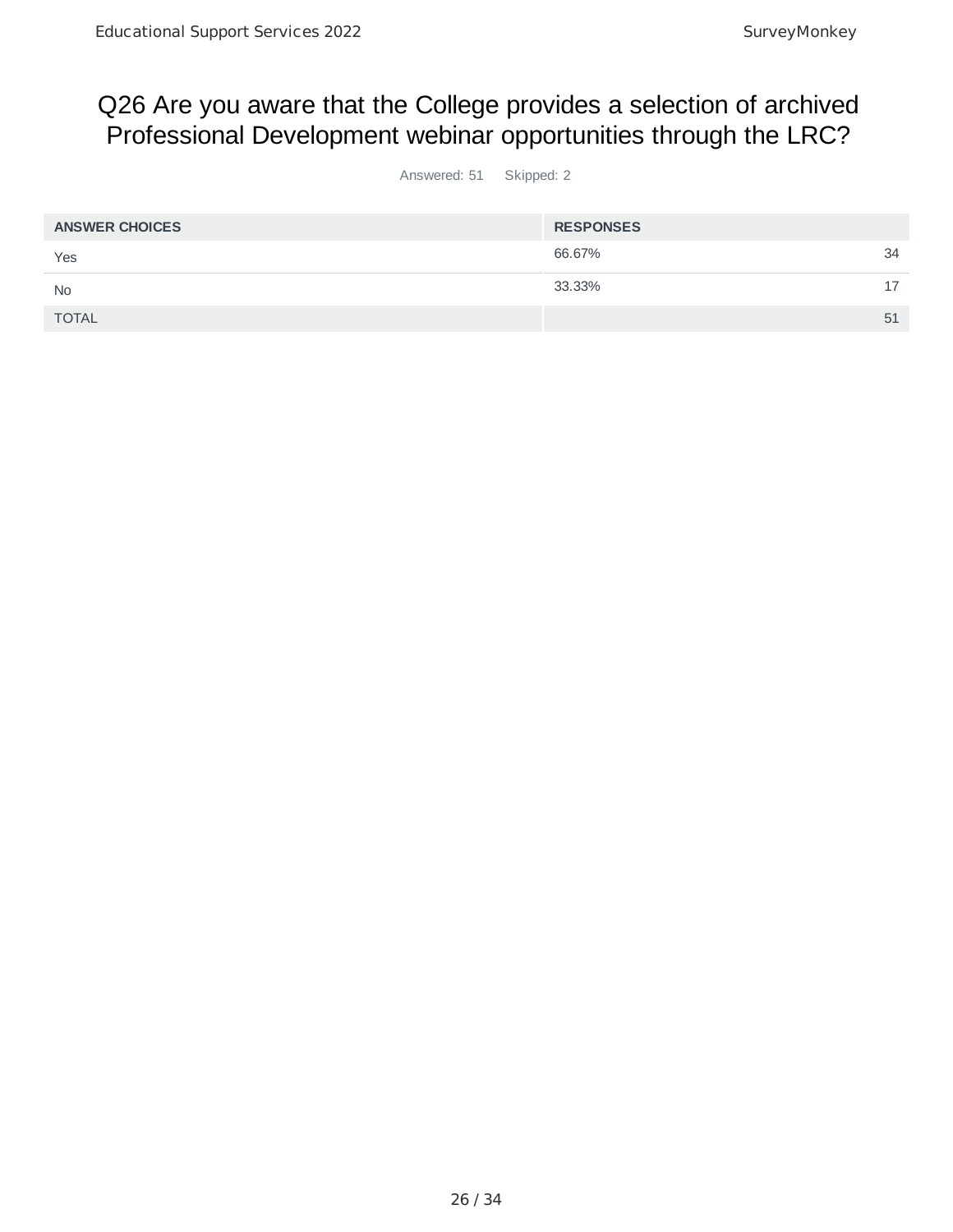#### Q27 Overall are you satisfied with the content/quality of professional development opportunities at PCC?

| <b>ANSWER CHOICES</b> | <b>RESPONSES</b> |    |
|-----------------------|------------------|----|
| Strongly Disagree     | 8.00%            | 4  |
| Disagree              | 12.00%           | 6  |
| Agree                 | 52.00%           | 26 |
| Strongly Agree        | 20.00%           | 10 |
| No Assessment         | 8.00%            | 4  |
| <b>TOTAL</b>          |                  | 50 |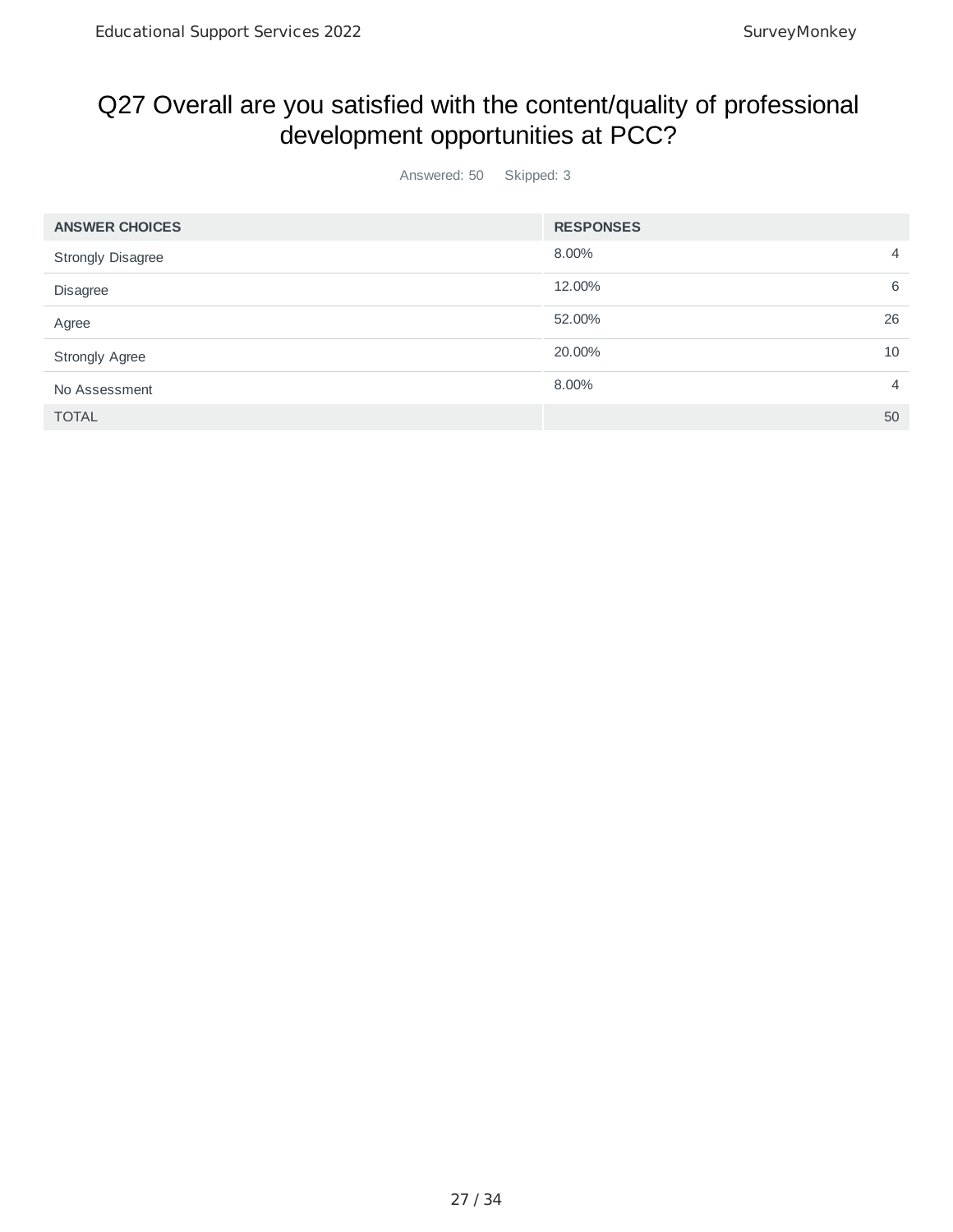#### Q28 Have you volunteered in the community during this fiscal year?

| <b>ANSWER CHOICES</b> | <b>RESPONSES</b> |    |
|-----------------------|------------------|----|
| Yes                   | 37.25%           | 19 |
| <b>No</b>             | 62.75%           | 32 |
| <b>TOTAL</b>          |                  | 51 |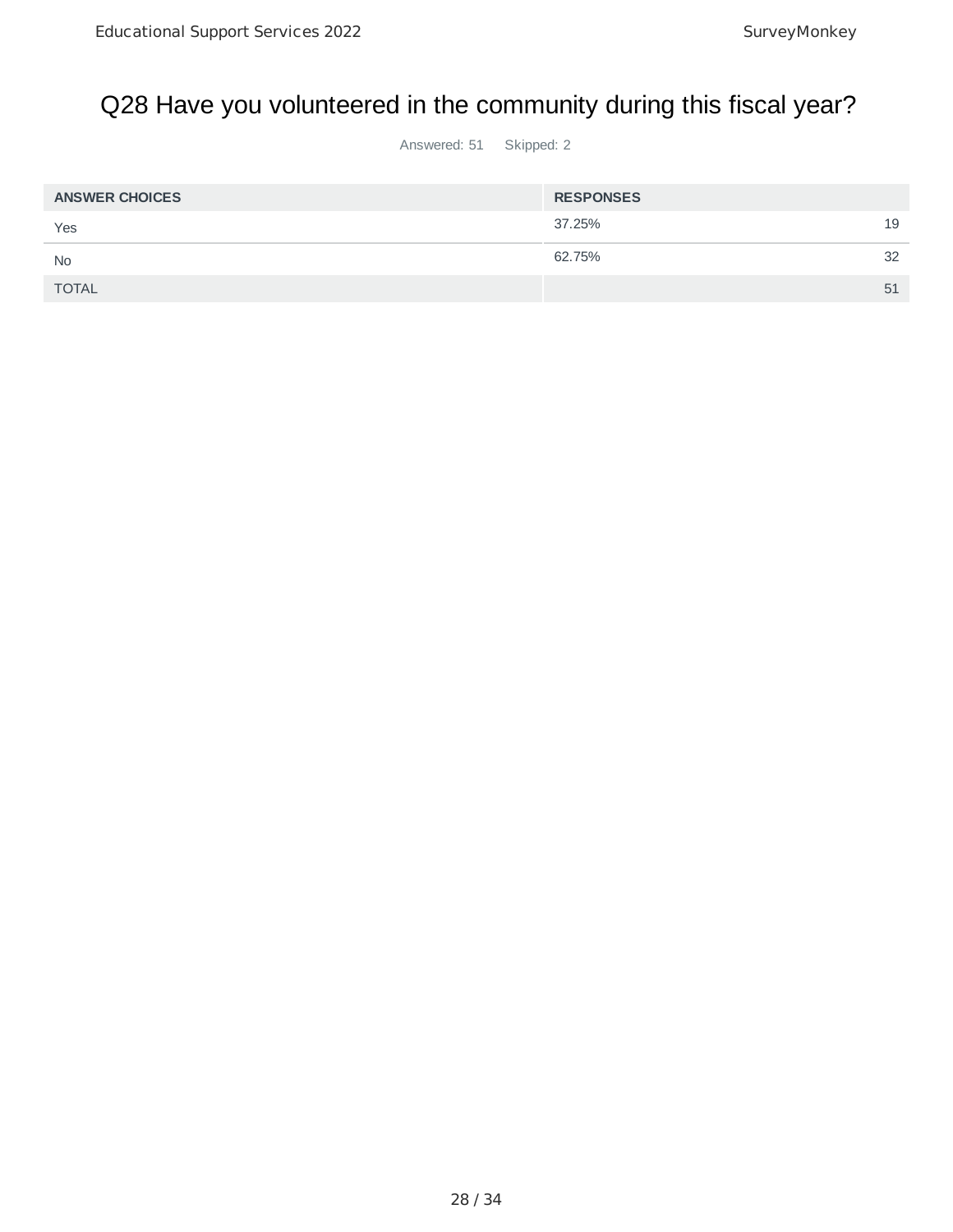# Q29 If yes, please list the place(s) where you have volunteered this year.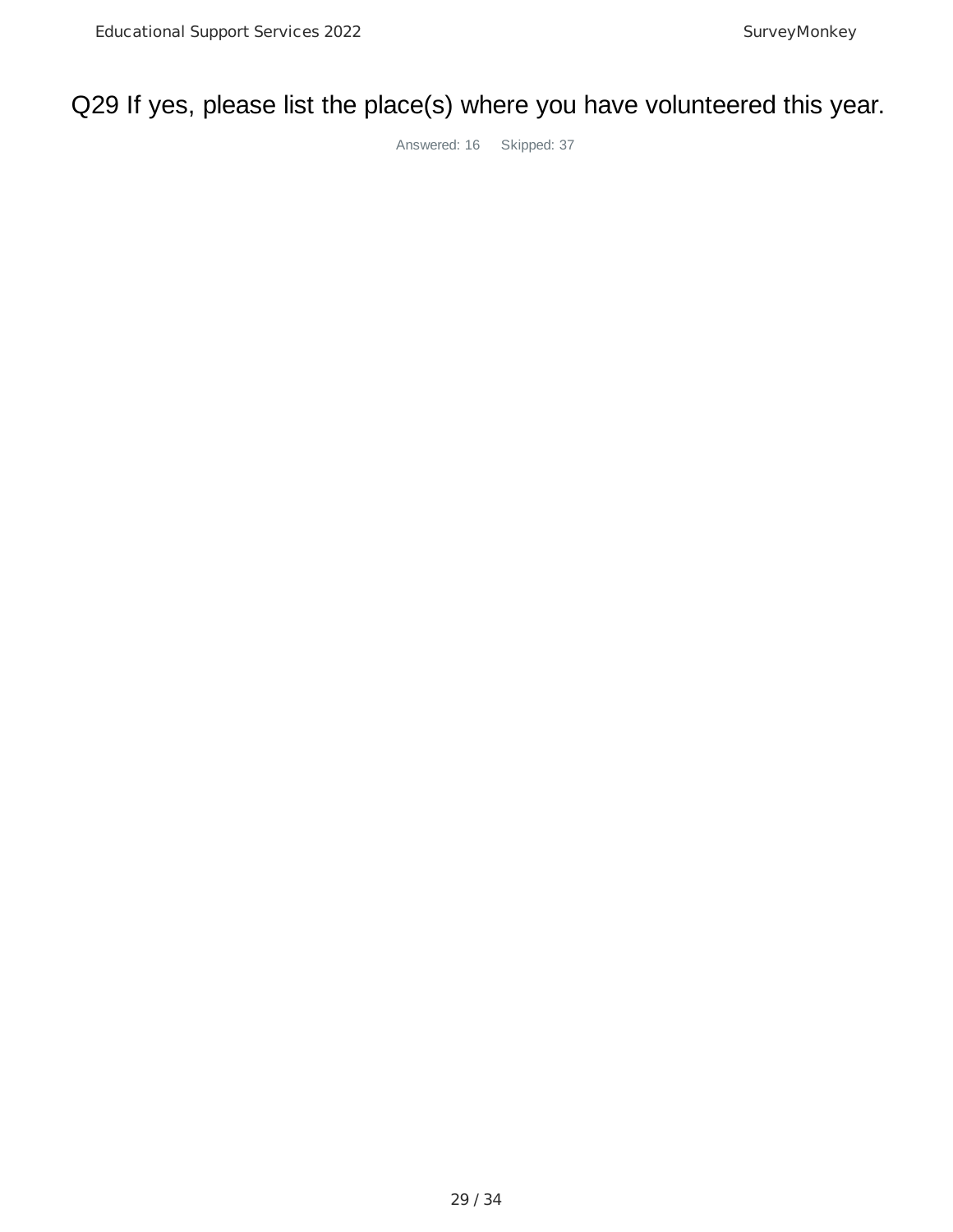### Q30 Is there additional professional development activity you would like the College to offer?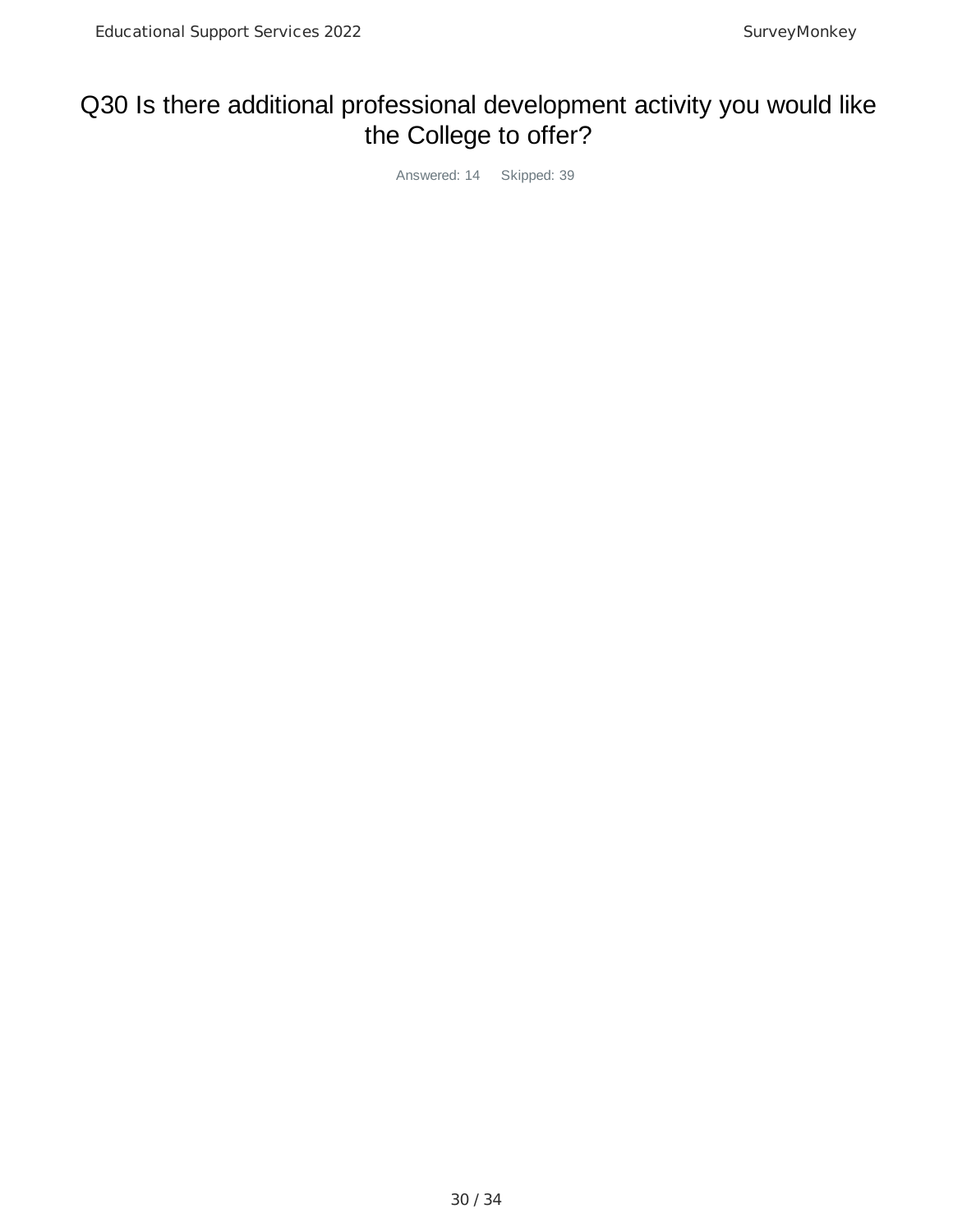# Q31 Other Professional Development Comments/Recommendations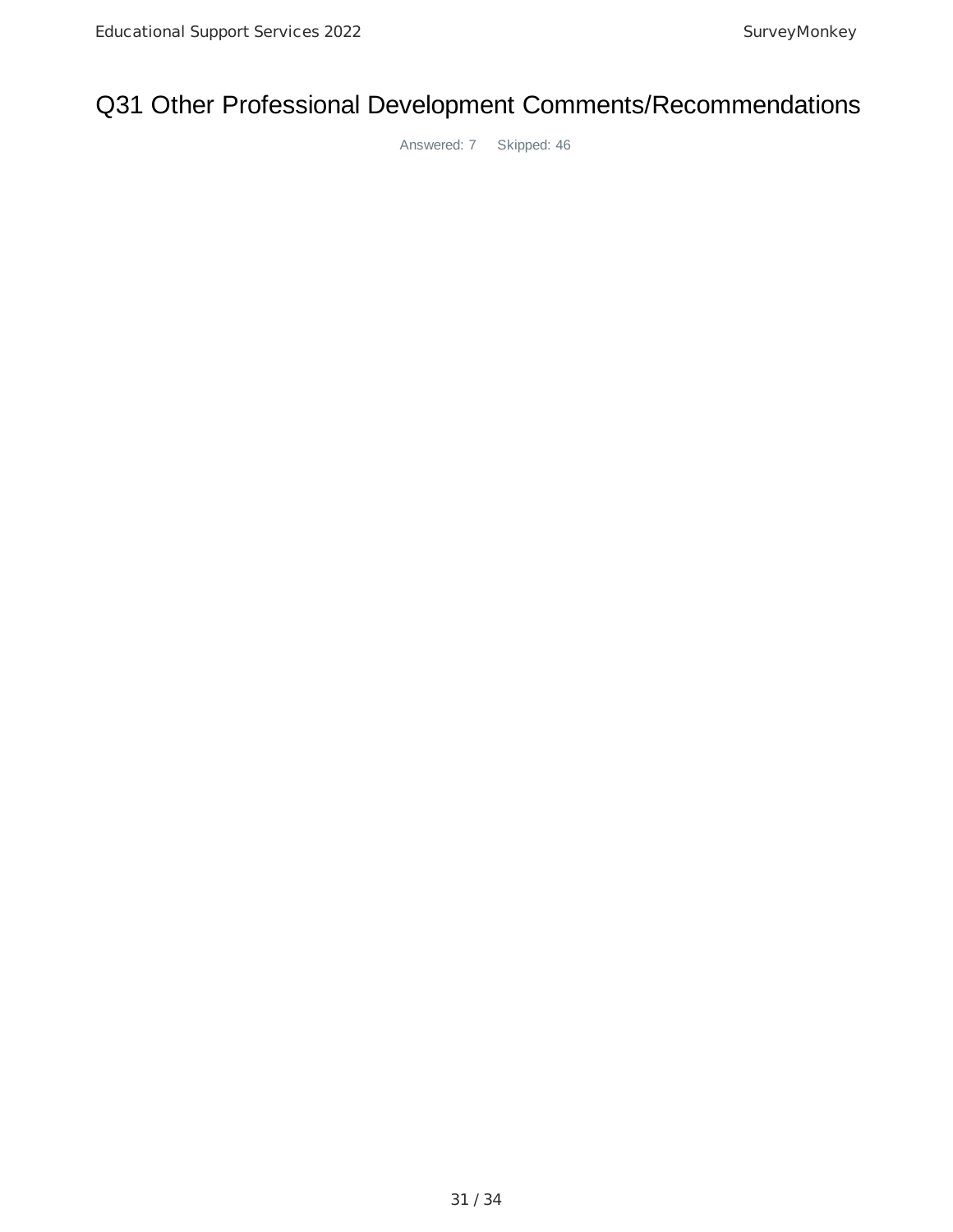# Q32 Demographics: Primary Job Classification

| <b>ANSWER CHOICES</b> | <b>RESPONSES</b> |          |
|-----------------------|------------------|----------|
| Faculty               | 22.00%           | 11<br>ᆠᆠ |
| Staff                 | 78.00%           | 39       |
| <b>TOTAL</b>          |                  | 50       |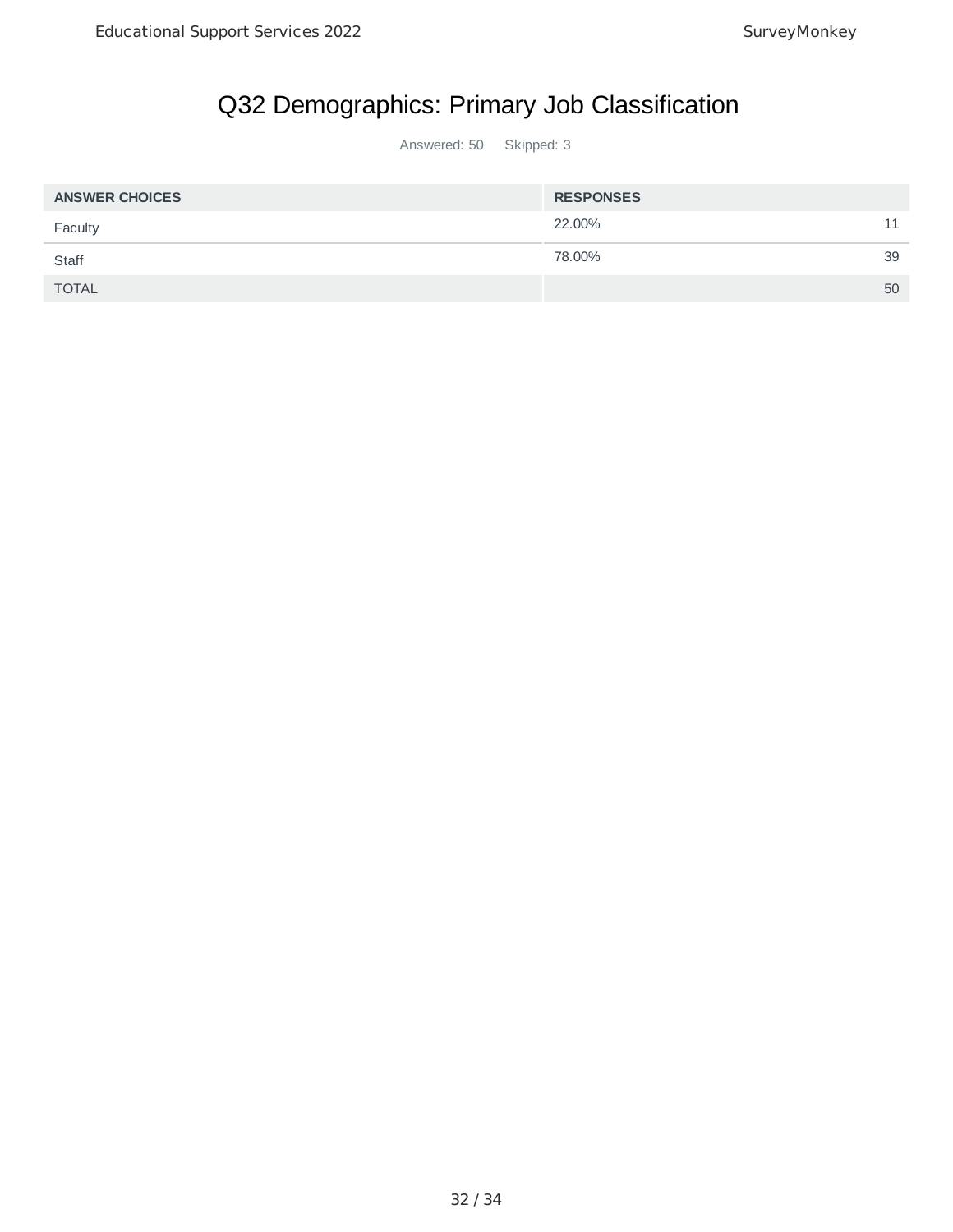# Q33 Demographics: Primary Job Location

| <b>ANSWER CHOICES</b>                                                           | <b>RESPONSES</b> |    |
|---------------------------------------------------------------------------------|------------------|----|
| Person Campus and other Person County Locations                                 | 84.00%           | 42 |
| Caswell Campus, other Caswell County locations, and all correctional facilities | 16.00%           | 8  |
| <b>TOTAL</b>                                                                    |                  | 50 |